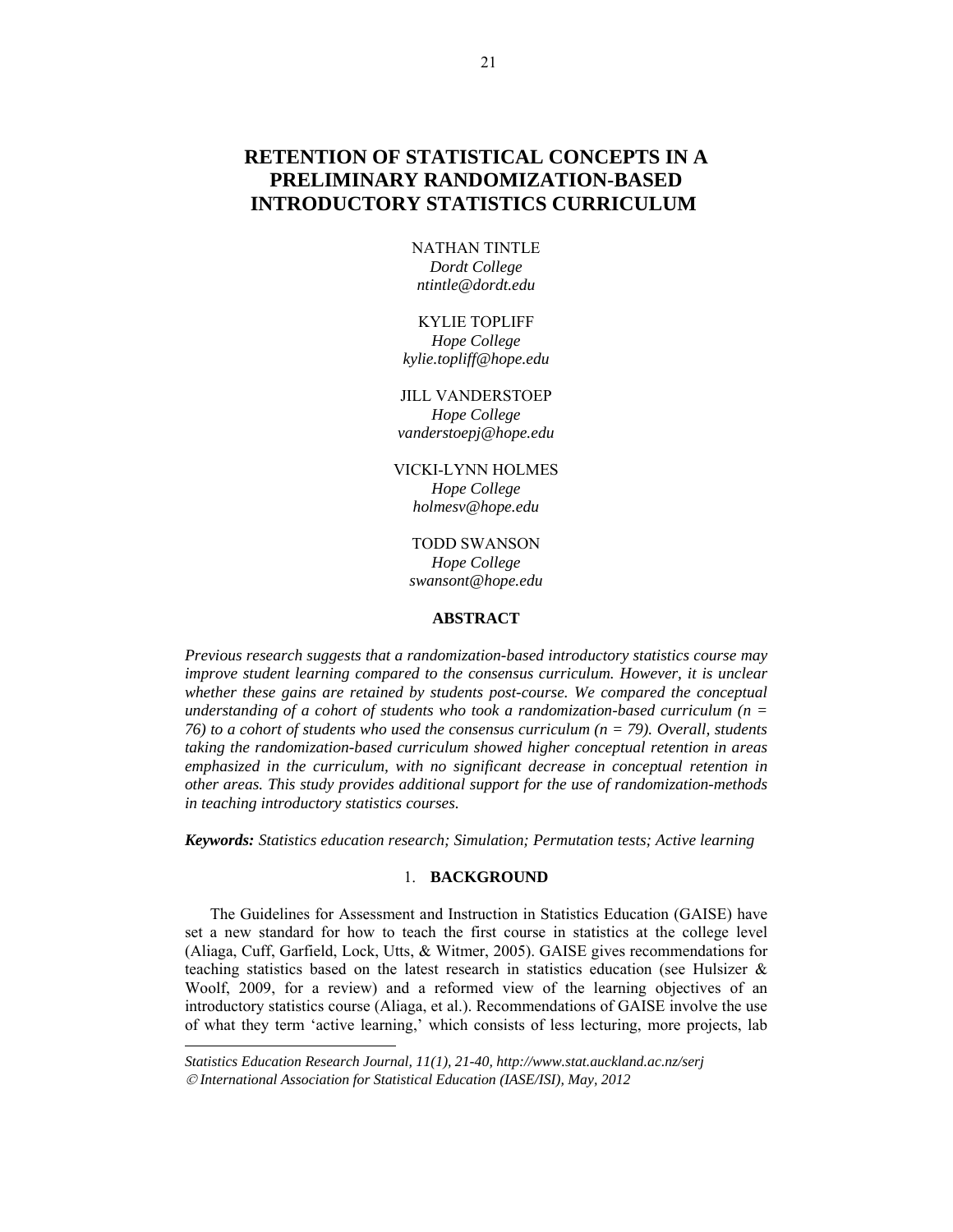exercises, group problem solving and discussion; use of real data; use of technology; and an approach that emphasizes conceptual understanding, statistical literacy, and statistical thinking. These active learning reforms center on improved pedagogy more than on content reform.

For more than a decade, the algebra-based introductory statistics course, Stat 101, has had a generally accepted consensus curriculum (Malone, Gabrosek, Curtiss, & Race, 2010; Scheaffer, 1997). This curriculum focuses on the normal distribution to conduct statistical inference. Although the statistics education reform movement, culminating in GAISE, has greatly improved the pedagogy of the introductory course, there has been relatively little re-thinking about the core content of the curriculum (Cobb, 2007). Cobb argues that Stat 101 should focus on the core logic of inference by presenting concepts of inference through randomization-based methods. For example, Cobb makes the argument that a permutation test to compare two independent group means is conceptually much simpler for students to understand than the two-sample *t*-test.

In order to implement Cobb's recommendation and test his hypothesis, recent projects (e.g., Rossman, Chance, Cobb, & Holcomb, 2008) have developed modules to introduce and develop deeper understanding of statistical inference through randomization tests. Pilot testing of these modules and the resulting assessment data indicate that statistical inference can be successfully learned by students using a randomization-based approach (Chance, Holcomb, Rossman, & Cobb, 2010; Holcomb, Chance, Rossman, Tietjen, & Cobb, 2010). However, as suggested by Holcomb et al., the full learning benefits of a randomization-based approach may not be attainable until a fully integrated curriculum exists.

One such curriculum is the work of Tintle, Chance, Cobb, Rossman, Roy, Swanson and VanderStoep (2011) who are implementing a full-length, randomization-based curriculum utilizing simulation and randomization tests to motivate the logic of statistical inference. Evaluation of the learning gains of the full-length randomization-based curriculum showed significant gains in student learning compared to the consensus curriculum, likely attributable to a combination of improved pedagogy and content (Tintle, VanderStoep, Holmes, Quisenberry, & Swanson, 2011). A key remaining question is whether the learning gains observed are merely temporary, or whether the randomization approach encourages conceptual knowledge to remain with students after the course ends.

For decades, active and experiential learning has been argued to improve student retention of both concepts and procedures (e.g., Dale, 1969). Indeed, some recent efforts at course design in introductory statistics use improved retention as a motivating argument for initiating their efforts (Lockwood, Ng, & Pinto, 2007; Parr & Smith, 1998). However, there is a noticeable dearth of research on retention among introductory statistics students, especially retention by students after they complete the course.

Retention is generally regarded as important in introductory statistics, and some guidance has been offered to assess retention both during the course and after (e.g., Berenson, Utts, Kinard, Rumsey, Jones, & Gaines, 2008). A handful of studies compared alternative modes of teaching introductory statistics and assessing student retention (Brandsma, 2000; Bude, 2007; Clark, Karuat, Mathews, & Wimbish, 2007; Kvam, 2000; Lovett, Meyer, & Thille, 2008; Richardson, 2008; Stangl, Banks, House, & Reiter, 2006). A few recurring themes emerge when looking at these studies. First, although learning gains may take place in certain content areas during the course (pretest to posttest), postcourse retention is generally low (e.g., Bude; Clark et al.), a finding that is in line with recent findings across college courses (Arum & Roksa, 2011). Secondly, alternative pedagogical modes of teaching the consensus curriculum and/or changes in class settings had no impact on long term student retention (learning that lasts beyond the end of the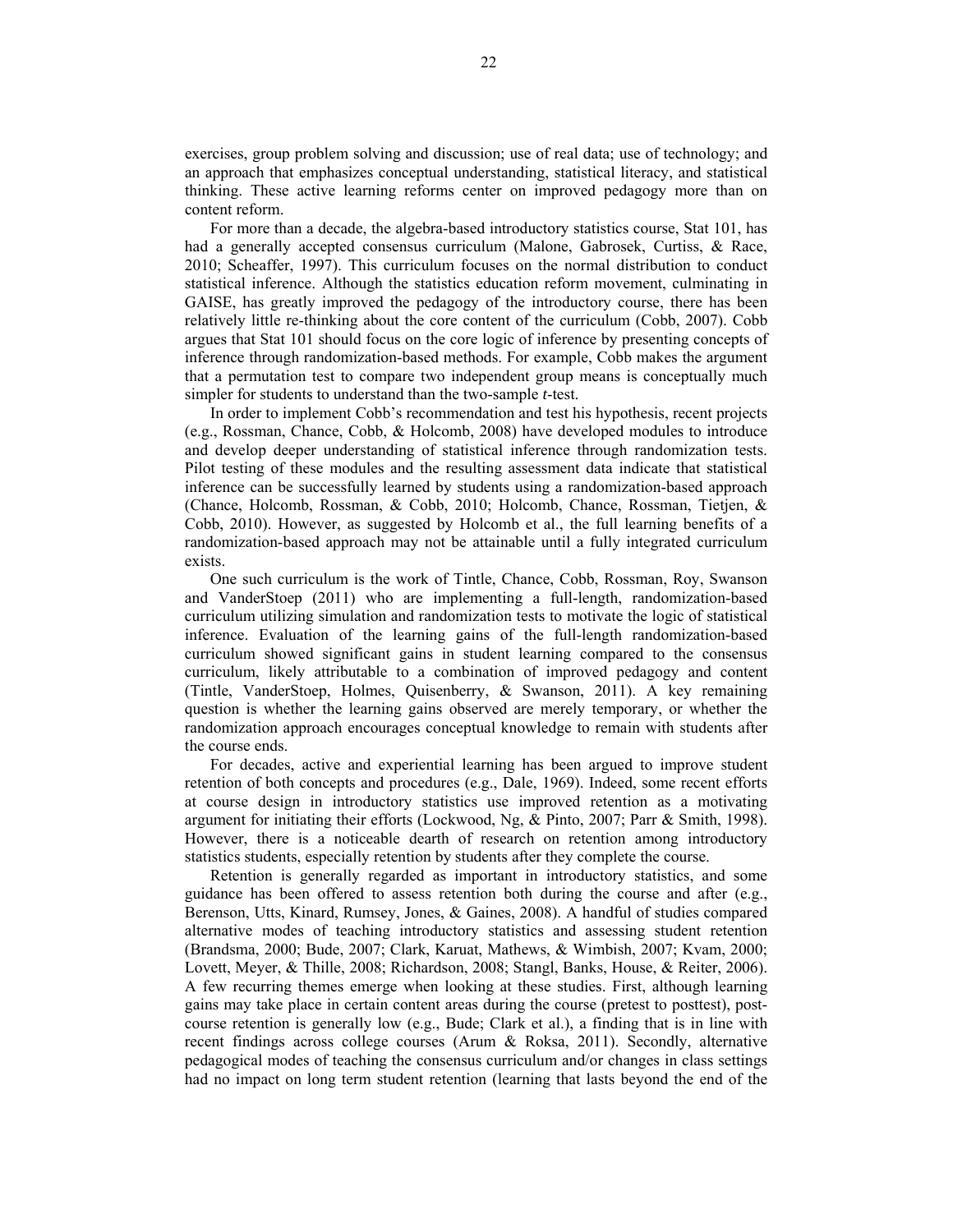course) (Brandsma; Bude; Lovett et al.; Stangl et al.). In general, these studies had small sample sizes so that robust conclusions are difficult.

One of the most relevant articles involving student retention in introductory statistics involved an investigation of the impact of active learning pedagogy on introductory engineering statistics (Kvam, 2000). In the article, the author compared two classes of students: one taught with active learning methods (group projects and cooperative learning-based methods), the other without, and found that active learning tended to improve student retention eight months post-course. Although larger than many studies in this area, the sample sizes were still very small (23 and 15 in the two classes, respectively). This finding also is in contrast with the findings of Brandsma (2000) who report only a temporary gain in student learning from activity-based teaching with less retention in the long-term. It is possible that the differences in these findings are related to the differences in the items being assessed. For example, in an article comparing reform calculus to traditional calculus, students from the reform calculus course had better retention of concepts, whereas students in traditional calculus retained better procedural knowledge (Garner & Garner, 2001).

In this paper we will investigate the long-term retention of statistical concepts in students taking a randomization-based course in statistics compared to those using the consensus curriculum (details on implementation are described in Section 2.1). Our focus on conceptual knowledge, in contrast to procedural knowledge, is in line with general trends in statistics education, summarized well by GAISE (Aliaga et al., 2005).

To measure conceptual knowledge of students, we used the Comprehensive Assessment of Outcomes in Statistics (CAOS), a valid and reliable tool designed to assess students' understanding of important conceptual learning objectives for a first course in statistics. The CAOS test has been determined to validly measure outcomes that expert raters agree are necessary for successful mastery of the first statistics course (delMas, Garfield, Ooms, & Chance, 2007).

Specifically, the study was designed to address the following research question: Do students who complete a randomization-based course in introductory statistics at the tertiary level have better retention of statistical literacy and reasoning when compared to students who complete a consensus curriculum?

#### **2. METHODS**

#### **2.1 DEVELOPMENT OF THE CURRICULUM**

Here we provide a brief overview of the randomization-based curriculum used in this study. The first half of the curriculum covered inferential approaches for a single proportion, comparing two proportions, comparing two means, and regression/correlation using both randomization and simulation approaches. The core logic and scope of inference were emphasized throughout the first half of the course. In the second half of the curriculum, asymptotic tests, confidence intervals, and statistical power were introduced in multiple data contexts (including comparing three or more groups). Appendix A provides a chapter by chapter description of the topics covered. In short, the full-length randomization-based curriculum was based on adding sufficient content and expository content around the modules of Rossman et al. (2008).

The consensus curriculum was implemented using Agresti and Franklin (2007) with particular content and timing shown in Appendix A. In summary, the course follows the consensus approach of starting with descriptive statistics, talking briefly about design, then discussing probability and sampling distributions, and lastly, covering confidence intervals and tests of significance for multiple types of data.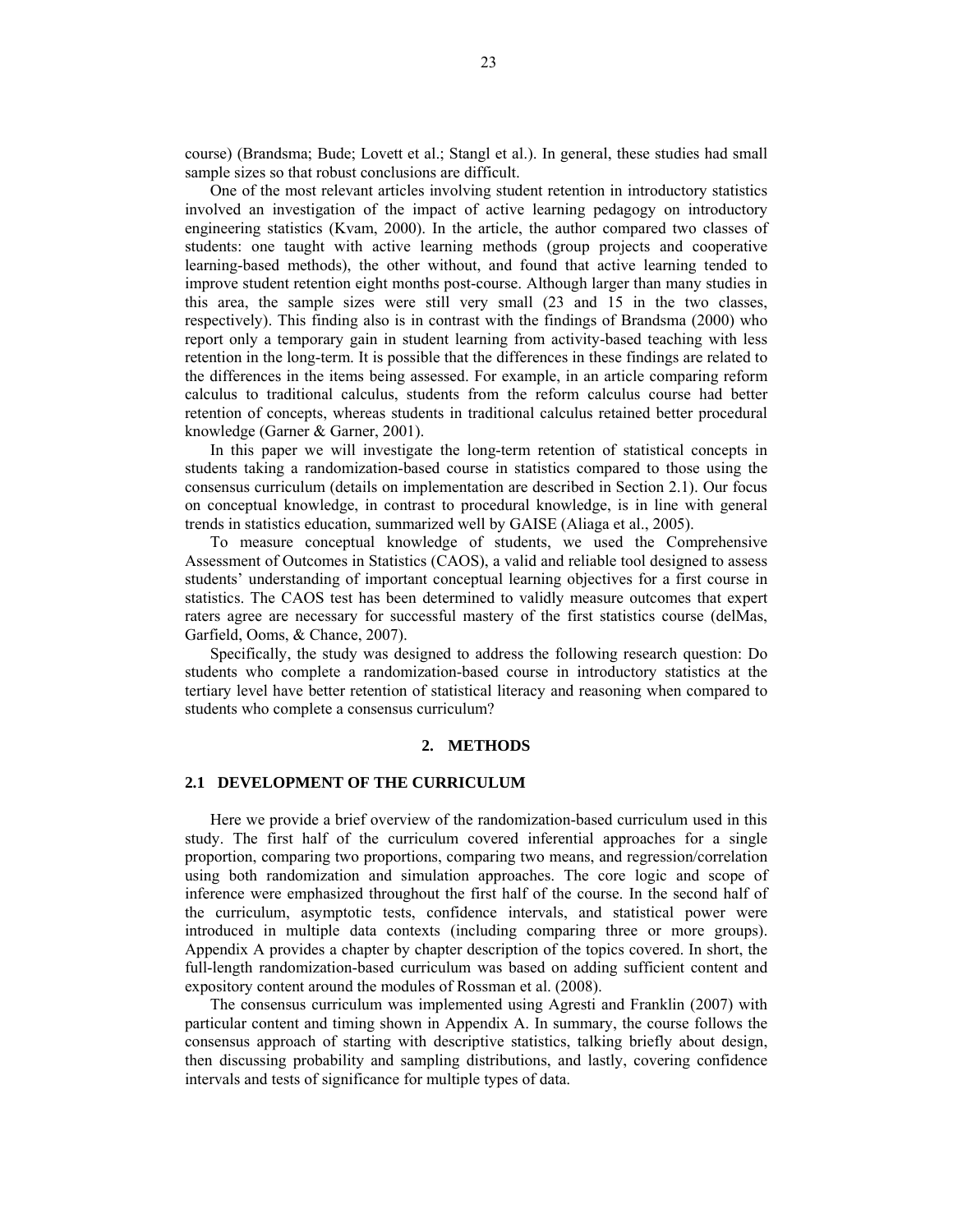In addition to significant content changes from the consensus curriculum, the pedagogy of the curriculum was substantially changed to an active-learning approach that emphasized exploratory, self-discovery-like activities, discussion, and tactile and computer-driven simulation; all activities were motivated entirely by real and compelling research data. In contrast, the consensus curriculum was taught in a more traditional lecture style, with computer-based lab exercises one hour per week, and lectures three hours per week. Detailed comments on the pedagogy of both curricula and more detailed descriptions of the curriculum development process for the randomization-based curriculum can be found in Tintle, VanderStoep, et al. (2011). Lastly, we note that the curriculum continues to be developed (Tintle, Chance, et al., 2011); the latest materials and assessment data available at: http://math.hope.edu/isi.

# **2.2 PARTICIPANTS**

The CAOS test was administered electronically three separate times to each of two cohorts of introductory statistics students at Hope College. One cohort consisted of fall 2007 students who took the introductory statistics course using the consensus curriculum (consensus cohort), and the second cohort consisted of fall 2009 students who took the introductory statistics course using the randomization-based curriculum (randomization cohort). All students took a full-semester (15 week) version of the course that met 4 hours per week.

In fall 2007, 216 students completed Math 210 (introductory statistics) at Hope College. These students were taught across eight sections (each with 25-30 students) taught by five different instructors. Of these 216 students, 195 students completed the CAOS test during the first week of class (September 2007), as well as during the last week of class (second week of December 2007; response rate 90%). All 195 students were recruited by email during the second to last week of April 2008 to participate in a follow-up study. Students were offered a \$5 gift card to a local coffee shop to take the CAOS test a third time. Seventy nine students chose to participate (40.5% response rate).

Similarly, in fall 2009, 229 students in eight sections (taught by five different instructors, two of whom were the same as in fall 2007) completed Math 210 (introductory statistics) at Hope College, 202 of whom completed the CAOS test during the first week of class (September 2009), as well as during the last week of class (second week of December 2009; response rate 88%). All 202 students were recruited by email during the second to last week of April 2010 to participate in a follow-up study. Students were offered a \$5 gift card to a local coffee shop to take the CAOS test a third time. Seventy-seven students chose to participate (38.1% response rate). One of these students was enrolled in a statistics class during the time period from January-April 2010 and so was eliminated from the analysis, leaving a final sample of seventy-six students.

### **2.3 ASSESSMENT**

As described in detail in delMas et al. (2007), the Comprehensive Assessment of Outcomes in Statistics (CAOS) test is designed to assess students' statistical reasoning after any first course in statistics with a focus on statistical literacy, conceptual understanding, and reasoning about variability. Detailed validity and reliability information on CAOS is available in delMas et al. with additional details available on the CAOS website (https://app.gen.umn.edu/artist/caos.html).

As shown in delMas et al. (2007), the 40 items on the CAOS test can be broken into nine topic-based sets of questions: Data Collection and Design, Descriptive Statistics,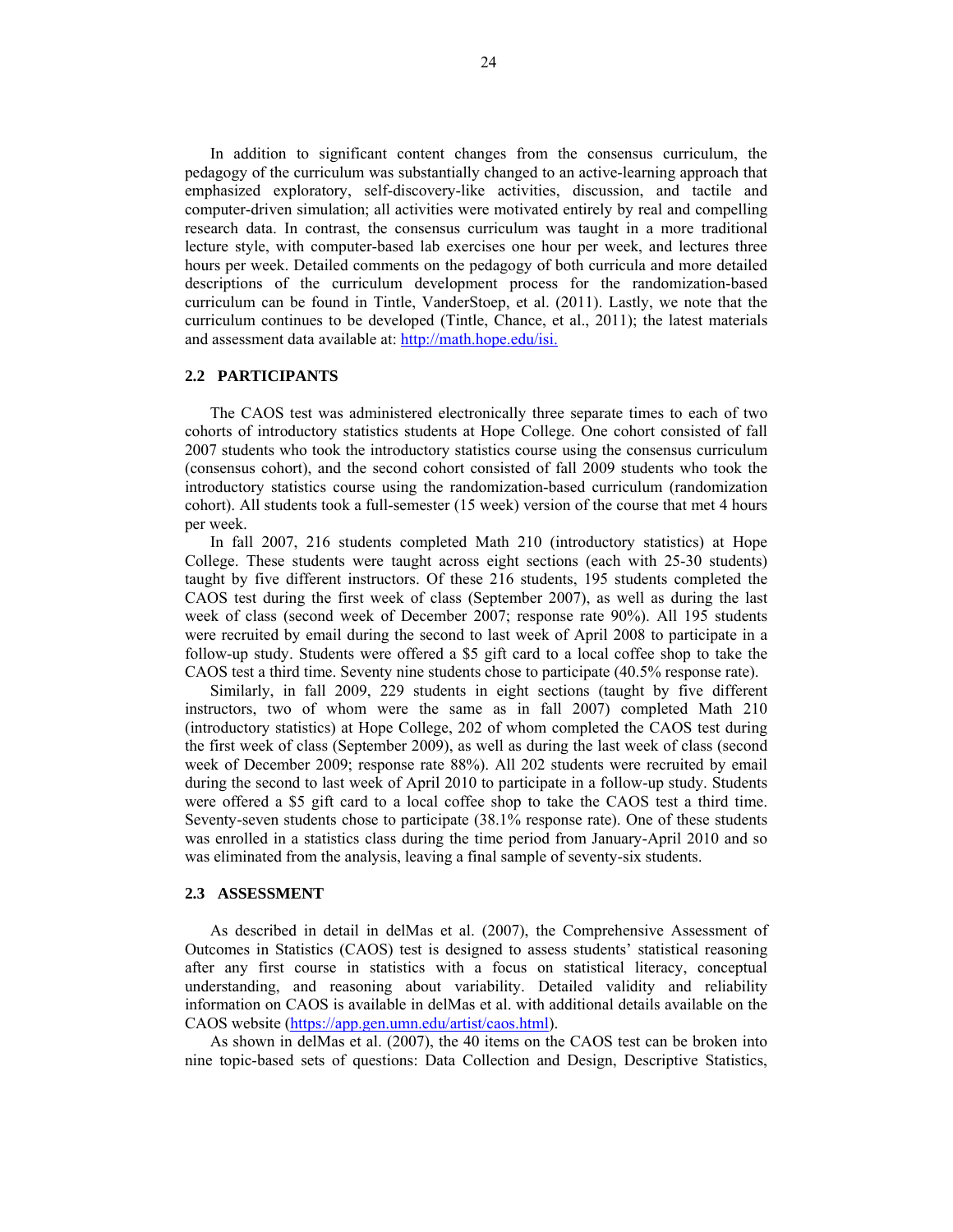Graphical Representations, Boxplots, Bivariate Data, Probability, Sampling Variability, Confidence Intervals, and Tests of Significance.

The overall reliability (combined sample  $n = 76 + 79 = 155$ ) of the 40-item CAOS test as measured by Cronbach's alpha was 0.58 (pretest), 0.70 (posttest) and 0.72 (4-month retention), which, although lower than found by delMas et al. (2007) (0.82), is still an acceptable level of reliability (Pedhazur & Schmelkin, 1991).

# **2.4 STATISTICAL ANALYSIS**

Statistical analysis was performed using a variety of approaches. Aggregate comparisons of the two cohorts used paired *t*-tests to test for changes in scores over time, as well as a multiple regression model predicting each student's four month retention score by cohort (consensus/randomization), while controlling for the students pretest and posttest scores. CAOS items were also analyzed by topic. In order to assess topics showing similar patterns of student retention, each of the 40-items was placed into one of the nine topics groups as defined by delMas et al. (2007). Each student was assigned a score (ranging from 0-100%) for each topic group, based on the percent of correct responses obtained for the topic. The effect of the cohort was modeled in multiple regression models predicting the topic group score at 4-month retention by cohort, while controlling for posttest and pretest topic group scores. Additionally, each of the 40 items was considered separately in an item-by-item analysis that was conducted using logistic regression models predicting whether the answer to each question was correct using cohort, posttest, and pretest scores for that item yielding adjusted odds ratios (aORs). Lastly, a demographic analysis of the non-respondents in the 4-month retention sample was conducted to investigate potential bias in the participating four-month retention sample. Chi-squared and independent samples *t*-tests were used to compare gender proportions and pretest and posttest scores among respondents and non-respondents in each cohort. Additionally, a multiple regression model predicting posttest scores by cohort (consensus/randomization), non-respondent status (yes/no), and the interaction of cohort and non-respondent status was also fit to test for potential differences in the nonresponse bias between the two samples. In general, assumptions for models (equal variance, cell counts, etc.) were met. In the few cases where assumptions were questionable, an alternative model/result is provided. All analyses were run using SPSS Statistics 18.0. In all cases two-tailed tests were used. A significance level of  $\alpha$ =0.05 is used when considering the overall cohort differences on the 40-question CAOS test (Section 3.2) and in the non-respondents analysis (Section 3.1). For individual item and topic scale analyses (Section 3.3) *p*-values are reported. However, given the exploratory nature of these analyses and the limited sample sizes available, the *p*-values in Section 3.3 are meant to be interpreted as an objective measure of the strength of evidence, not as statistically significant when below a certain threshold  $(\alpha)$ , adjusted for multiple testing) as would be the case in a confirmatory style analysis.

#### **3. RESULTS**

### **3.1. ANALYSIS COHORTS**

As noted earlier, approximately 40% of both cohorts participated in the four-month retention analysis. In order to understand potential preferential participation in the retention study, a non-response analysis was conducted. No major differences were found. Females participated at a higher rate than males in both cohorts (consensus: 44.2% of females participated vs. 35.4% of males; randomization: 40.7% of females participated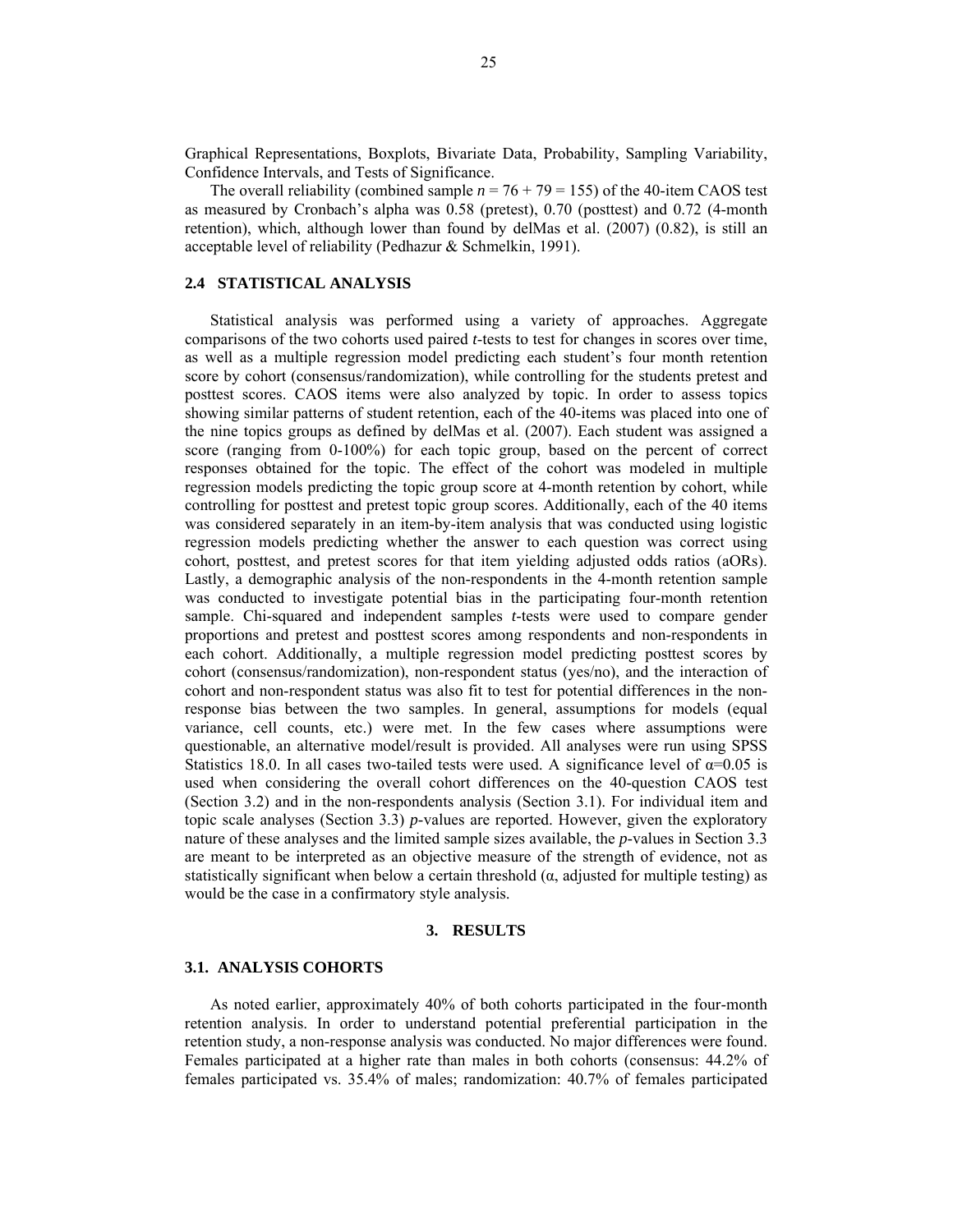vs. 29.9% of males). These differences were not statistically significant (chi-squared  $p =$ 0.21 and 0.19, respectively).

In both cohorts four month retention participants tended to have higher scores on both the pretest and posttest. Specifically, in the consensus cohort, four month retention participants had an average pretest score of 50.9 compared to 46.7 among nonparticipants ( $p = 0.012$ ), and an average posttest score of 62.0 compared to 54.0 among non-participants ( $p < 0.001$ ). In the randomization cohort the average pretest score of participants was 48.0 compared to 42.8 among non-participants ( $p < 0.001$ ), with posttest scores of 57.9 among participants compared to 54.4 among non-participants ( $p = 0.04$ ).

Finally, a multiple regression model predicting posttest CAOS scores using cohort, four-month retention participation status (*y*/*n*), pretest score, and the interaction between cohort and four-month retention status was also run. This model yielded a *p*-value of 0.012 on the interaction term, indicating a significant difference in the selection bias between the two cohorts. Specifically, students who participated in the retention analysis in the consensus cohort scored, on average, 5.1 percentage points higher on the posttest than students participating in the retention analysis in the randomization cohort (95% CI: [1.1, 9.0]). We also ran a logistic regression model predicting gender by participation status and cohort, including an interaction between participation status and cohort. The interaction term was not significant ( $p = 0.91$ ) indicating no evidence of different gender participation rates between the two cohorts.

These analyses further underscore our control of pretest and posttest scores in the models presented in Sections 3.2 and 3.3. Although there is no evidence of selection bias related to gender, we re-ran the models testing for cohort effects in the aggregate CAOS 4-month retention scores and each of the nine topic groups. Estimated cohort effects remained similar to those presented in the following sections in all cases.

# **3.2. AGGREGATE COMPARISONS OF CAOS SCORES**

Table 1 compares aggregate scores on the CAOS test between students in each of the two cohorts (consensus (2007), randomization (2009)) at three different times: pretest (first week of class), posttest (last week of class), and four-month retention (last two weeks of subsequent semester). At the time of both the pretest and posttest administration, the consensus cohort had higher average aggregate scores (two sample *t*-test *p*-values of 0.10 and 0.05, respectively), whereas at four-month retention, the randomization cohort had a higher average aggregate score ( $p = 0.66$ ). In both cohorts, average four-month retention scores were lower than on the posttest; however, for the consensus cohort the decline in scores from the posttest was larger (5.28 vs. 0.61). Furthermore, the change was significant for the consensus cohort (61.92 vs. 56.64, paired *t*-test;  $p \le 0.001$ ), whereas for the randomization cohort the change was not statistically significant (58.16 vs. 57.55, paired *t*-test;  $p = 0.53$ ).

*Table 1. Aggregate comparison of CAOS score retention* 

|               | n  |         | Average $%$ correct (SD) |         | Average change in % correct (SD) |                  |  |  |  |
|---------------|----|---------|--------------------------|---------|----------------------------------|------------------|--|--|--|
|               |    | Pretest | Posttest                 | 4-month | Post-pre                         | 4-month vs. post |  |  |  |
| Consensus     | 78 | 51.00   | 61.92                    | 56.64   | 10.92                            | $-5.28$          |  |  |  |
|               |    | (12.0)  | (12.3)                   | (14.0)  | (9.5)                            | (10.1)           |  |  |  |
| Randomization | 76 | 48.12   | 58.16                    | 57.55   | 10.04                            | $-0.61$          |  |  |  |
|               |    | (9.2)   | (11.4)                   | (11.5)  | (12.3)                           | (8.3)            |  |  |  |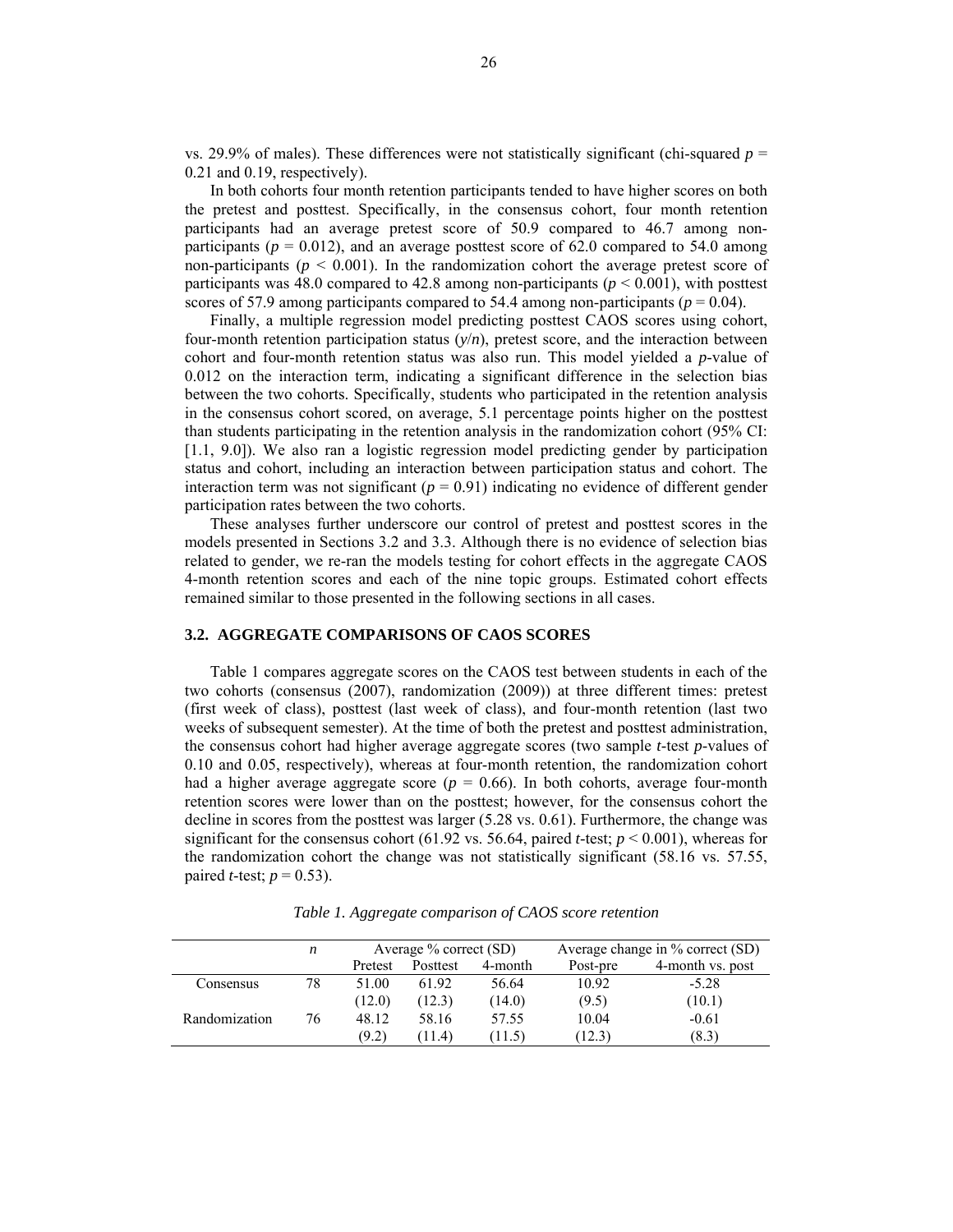In order to test whether there was a significant difference in aggregate retention between the two samples, a multiple regression model predicting retention scores for the combined sample was used. The model predicted retention scores using an indicator variable for cohort (consensus vs. randomization) and controlled for the aggregate pretest and posttest score for each individual. The cohort variable had an estimated effect of 4.26 (95% CI: [1.59, 6.93]) after controlling for pretest and posttest, indicating a significant difference  $(p = 0.002)$  in aggregate retention between the two samples, with the randomization cohort having higher retention.

# **3.3. TOPIC AND INDIVIDUAL ITEM COMPARISONS OF CAOS SCORES**

Having determined that, overall, students demonstrated improved retention in the randomization cohort, the 40-item CAOS test was analyzed separately for each of the nine statistical topics covered (Appendix B shows which items contribute to each topic scale). Table 2 summarizes the results for each of the nine topics, whereas Appendix B gives detailed results for each of the 40 items. We briefly summarize the results for the three topics showing the largest differences in retention. Lastly, we describe individual items showing the strongest change in retention.

*Data Collection and Design* Table 2 illustrates that, after controlling for pretest and posttest scores, the randomization cohort averaged 10.3 percentage points (95% CI: [2.7, 17.8]) higher scores as compared to the consensus cohort on the four items related to data collection and design. The consensus cohort showed a substantial loss in knowledge about data collection and design (12.5 percentage point decline), whereas the randomization cohort exhibited a minor loss (1.97 percentage point decline). As shown in Appendix B, three of the four items (items 7, 22 and 24) showed better retention in the randomization cohort (as indicated by aORs of 1.5, 1.7 and 2.4, respectively), with the most improvement in retention coming on an item related to the impact of randomness on causal inference (item 24). The fourth item in the group (38) showed virtually no change  $(aOR = 0.9)$ .

*Tests of Significance* There are six items in the CAOS test related to tests of significance. The average improvement in retention for items related to tests of significance was 6.1 percentage points higher in the randomization cohort compared to the consensus cohort  $(95\% \text{ CI: } [0.8\%, 11.4\%])$ , with five of the six items (items 19, 23, 26, 27 and 40) showing more retention in the randomization cohort (aORs of 8.3, 1.9, 1.8, 1.1 and 1.9, respectively). The two items showing the most improvement in retention were related to the ability to recognize that low *p*-values are desirable in research studies (item 19) and recognizing an incorrect interpretation of a *p*-value (item 26). The sixth item in the scale (item 25) showed slightly lower retention ( $aOR = 0.9$ ). See Appendix B for details.

*Descriptive Statistics* The topic showing the strongest evidence for decreased retention was descriptive statistics, a topic consisting of three items (14, 15 and 18). As seen in Appendix 2, these three items had aORs of 0.5, 0.7 and 1.5, respectively. Items 14 and 15 both involved the standard deviation.

*Item by item analyses* Four of the forty items on the CAOS test yielded individual item aORs larger than 3 (items 5, 11, 19 and 20), whereas none of the forty items yielded individual item aORs less than 0.33. Items 5 and 11 both relate to distributions, item 19 relates to *p*-values and item 20 relates to scatterplots. Two items had aORs between 2 and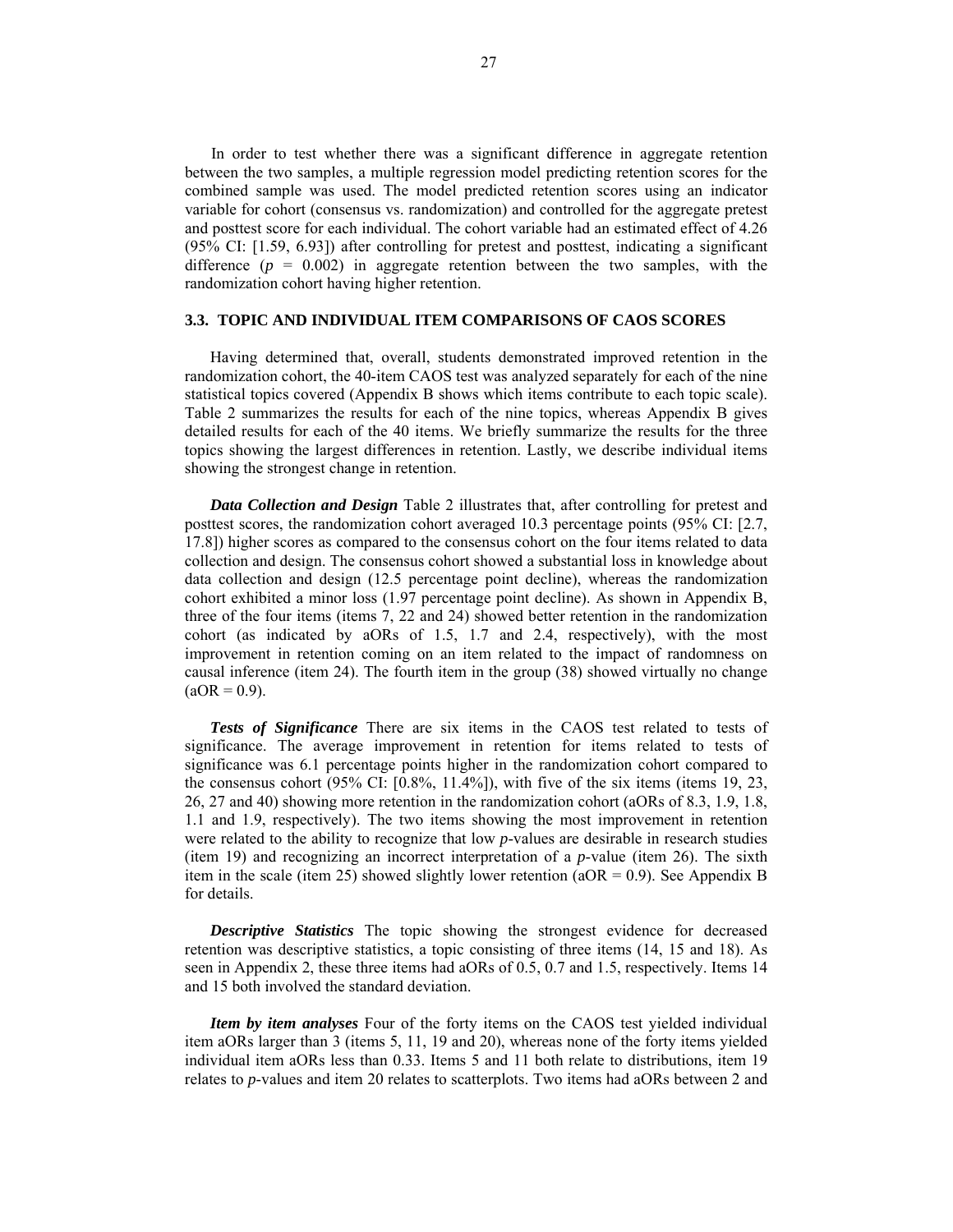3 (items 1 and 24), covering topics in distributions and data collection and design, respectively. Four items had aORs between 0.33 and 0.5 (items 6, 14, 30 and 39). These four items covered topics in distributions, standard deviations, confidence intervals, and bivariate data analysis.

# **4. DISCUSSION**

In this paper we have presented a comprehensive comparison of retention among introductory statistics students four months after the completion of an introductory statistics course. We have shown that students in the randomization cohort showed higher levels of retention than students in the consensus cohort, with the strongest evidence of higher levels of retention in the areas of data collection/design and tests of significance. This evidence is in line with previously reported evidence of increased student learning from the randomization-based curriculum, as compared to the consensus curriculum, in areas related to tests of significance and data collection and design (Tintle, VanderStoep, et al., 2011).

We note that topic areas showing strongest evidence of increased retention in the randomization cohort are representative of two main emphases of the curriculum: namely, the logic and scope of inference. A key advantage of the randomization-based curriculum may be that students are able to conduct formal and informal inference on data early in the curriculum. In the Tintle et al. (2009) randomization-based curriculum, students are using simulation to conduct tests of significance on day one of the course, with the formal notion of *p*-value and null and alternative hypotheses occurring within the first week. Thus, students are generating and interpreting *p*-values for the entire course, instead of only during the last few weeks of the course, as is the case in the consensus curriculum. Similarly, the randomization curriculum emphasizes the impact of study design on scope of inference: both random samples and random assignment. Scope of inference issues are also introduced early and are revisited throughout the semester. Thus, the areas showing the greatest improvements in retention are precisely the areas emphasized by the curriculum. It is precisely because the Tintle et al. approach uses simulation and randomization methods, that logic and scope of inference topics can be introduced early in the semester and revisited often.

Because changes in the randomization curriculum are found in both content and pedagogy, this study does not allow us to attribute retention differences to content changes alone. In particular, the randomization-based curriculum was implemented using active learning as defined by GAISE as less lecture, more projects, lab exercises, group problem solving and discussion, while the consensus curriculum was generally implemented using a more traditional style (3 hours of lecture and 1 hour of computer laboratory exercises per week). We note, however, that active learning and randomization-based approaches go hand-in-hand. Coin-flipping to simulate null 50/50 chance models and card-shuffling and dealing to simulate re-randomization in a permutation test are two tactile simulations that are not typically considered in the consensus curriculum. Pedagogy and content changes are inextricably linked in the randomization-curriculum, confounding the ability to draw conclusions about the impact of specific changes in the randomization-curriculum on conceptual retention.

However, that the areas showing the strongest evidence of improvement in retention are exactly the areas emphasized for the entire semester highlights the success of this content/pedagogical reform. The consensus curriculum chooses not to emphasize the logic of inference, relegating it to the last few weeks of the semester, or the impact of study design, which is often relegated to only a few class periods. The randomization-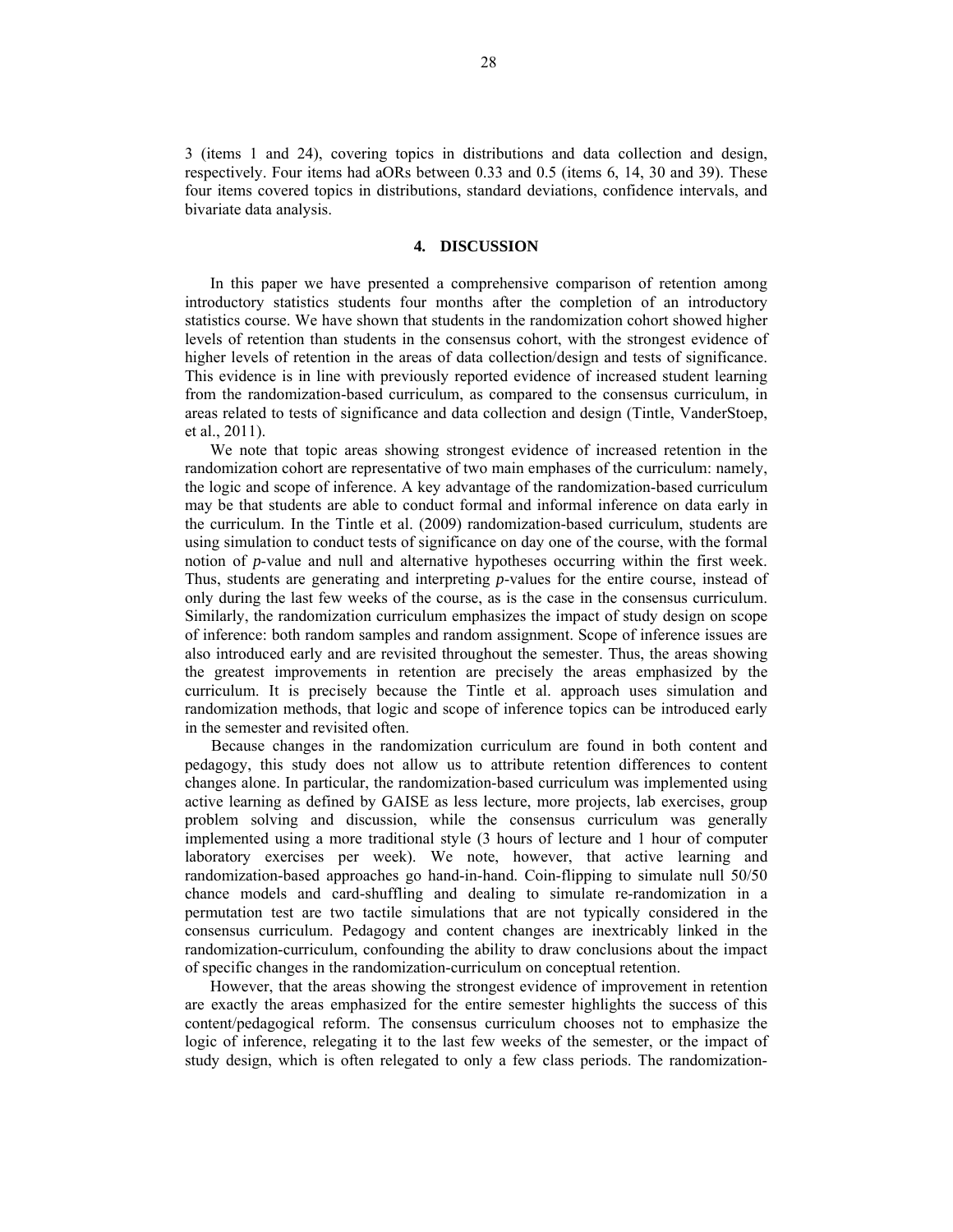|                                                                     |                            |                | Average score on Topics |                      |                     |                        |                                   |                                            |
|---------------------------------------------------------------------|----------------------------|----------------|-------------------------|----------------------|---------------------|------------------------|-----------------------------------|--------------------------------------------|
| Item Description (Topic)                                            | Cohort                     | Pretest        | Posttest                | 4-month<br>retention | Change <sup>a</sup> | Paired $t$ -test $a,b$ | Cohort<br>$p$ -value <sup>b</sup> | Marginal Effect <sup>c</sup><br>$(95\%CI)$ |
| Data collection and design                                          | Randomization<br>Consensus | 31.58<br>41.02 | 43.09<br>47.44          | 41.12<br>34.94       | $-1.97$<br>$-12.50$ | 0.564<br>< 0.001       | 0.008                             | 0.103(0.027, 0.178)<br>1.00                |
| Descriptive statistics                                              | Randomization<br>Consensus | 58.67<br>64.50 | 62.28<br>74.36          | 58.77<br>70.09       | $-3.51$<br>$-4.27$  | 0.335<br>0.206         | 0.105                             | $-0.067(-0.149, 0.014)$<br>1.00            |
| <b>Graphical Representations</b>                                    | Randomization<br>Consensus | 60.30<br>64.96 | 69.01<br>74.79          | 69.30<br>68.52       | 0.29<br>$-6.27$     | 0.880<br>0.005         | 0.107                             | $0.046$ ( $-0.010$ , $0.103$ )<br>1.00     |
| <b>Boxplots</b>                                                     | Randomization<br>Consensus | 37.67<br>37.01 | 44.41<br>53.85          | 44.74<br>47.15       | 0.33<br>$-6.70$     | 0.919<br>0.036         | 0.625                             | $0.020 (-0.059, 0.098)$<br>1.00            |
| <b>Bivariate Data</b>                                               | Randomization<br>Consensus | 64.04<br>64.10 | 61.84<br>67.95          | 64.04<br>64.96       | 2.20<br>$-2.99$     | 0.321<br>0.225         | 0.672                             | $0.013(-0.046, 0.072)$<br>1.00             |
| Probability                                                         | Randomization<br>Consensus | 40.79<br>38.46 | 57.24<br>48.08          | 48.68<br>41.67       | $-8.56$<br>$-6.41$  | 0.074<br>0.191         | 0.423                             | $0.044 (-0.065, 0.153)$<br>1.00            |
| Sampling Variability                                                | Randomization<br>Consensus | 35.79<br>41.04 | 41.32<br>51.54          | 42.63<br>44.36       | 1.31<br>$-7.18$     | 0.687<br>0.024         | 0.667                             | $0.015 (-0.055, 0.086)$<br>1.00            |
| Confidence Intervals                                                | Randomization<br>Consensus | 42.43<br>40.06 | 55.92<br>53.53          | 53.62<br>53.53       | $-2.30$<br>0.00     | 0.502<br>1.000         | 0.842                             | $-0.007(-0.081, 0.066)$<br>1.00            |
| Tests of Significance<br><sup>a</sup> Posttest to 4-month retention | Randomization<br>Consensus | 51.54<br>51.51 | 71.27<br>67.31          | 72.37<br>64.31       | 1.10<br>$-2.95$     | 0.622<br>0.175         | 0.022                             | 0.061(0.008, 0.114)<br>1.00                |

*Table 2. Comparison of CAOS topic retention* 

not as statistically significant/not statistically significant as would be the case in a confirmatory style analysis. c The partial regression weight for the dichotomous "cohort" variable after controlling for pretest and posttest.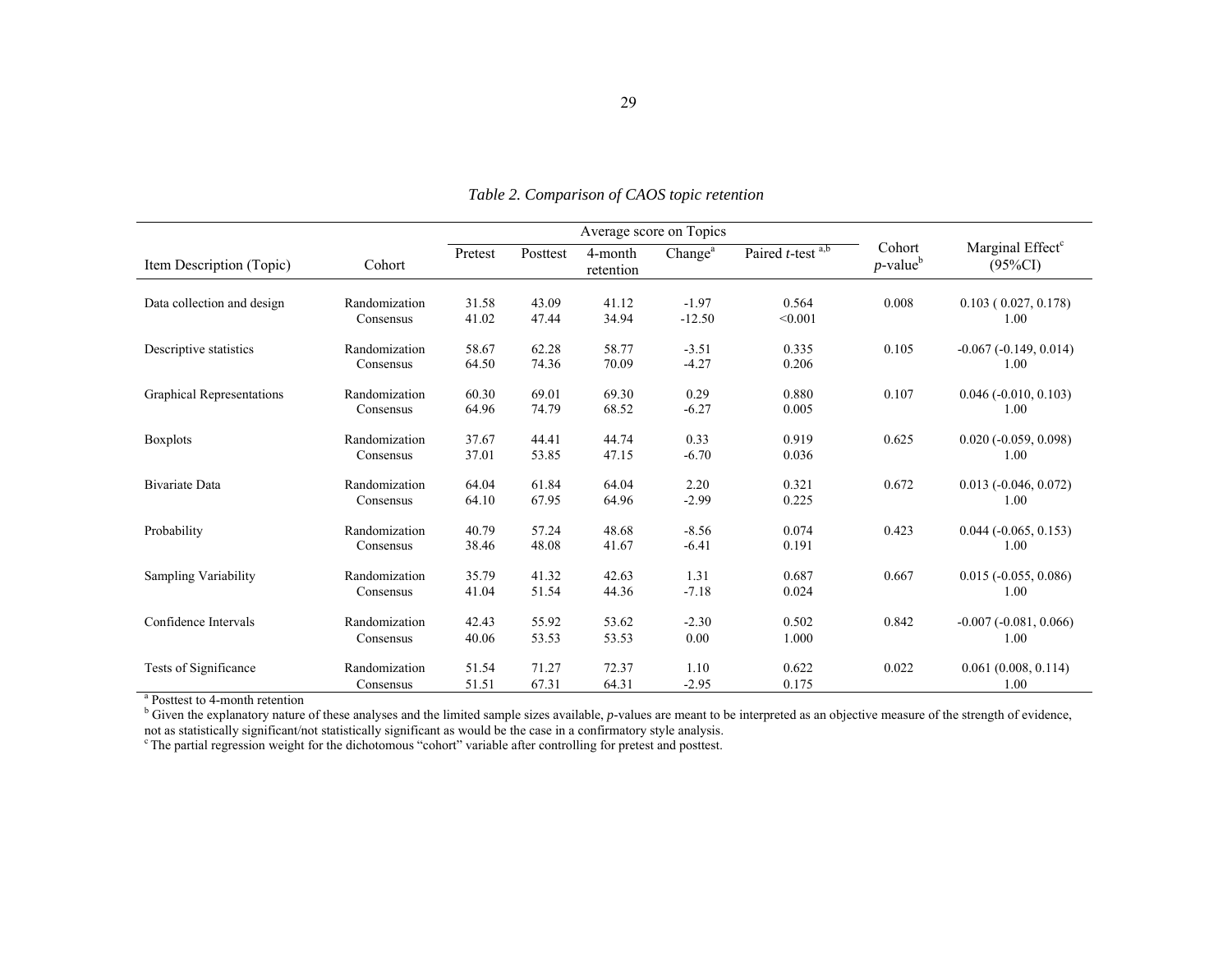based curriculum, however, provides a vehicle for emphasizing the logic and scope of inference in such a way that retention is enhanced.

There were differences in test administration between cohorts. However, as has been stated previously (Tintle, VanderStoep, et al., 2011), these differences are likely in favor of potentially improved scores for students in the consensus cohort. We also note that there are differences in the students in the two cohorts, which we have attempted to address by way of controlling for pretest and posttest scores. Additionally, teacher and demographic differences are potential limitations of our analysis. In short, because this is an observational study there are numerous potential alternative explanations for the differences observed between the two cohorts.

Caution should also be exercised in the generalization of results, as the students represented in the cohorts investigated here represent students from a single Midwestern college and so may not represent more diverse pools of college students. However, Tintle, VanderStoep, et al. (2011) show similar results between this sample and a national sample when both groups took the consensus curriculum, suggesting that generalizing conclusions beyond Hope College may be reasonable. Furthermore, our results should not be used to estimate overall retention of introductory statistics students, as our sample is biased towards better students. However, as shown in our non-response analysis, the sample from the consensus cohort was more biased towards better students than the sample from the randomization cohort.

Lastly, we note that we have used the CAOS test to assess student retention. Our results indicate two particular areas (tests of significance and data collection/design), showing the strongest evidence of higher retention. Notably, however, these topic groups should not be interpreted as complete measures of all aspects of tests of significance or data collection and design. Although the developers of the CAOS test argue that there was no single topic agreed upon by all reviewers that is not included on the CAOS test, additional testing and additional tools are needed to more precisely conclude the extent to which students master tests of significance, data collection and design, or any other topic in introductory statistics. Furthermore, we note that the CAOS test focuses on conceptual understanding by students, not procedural knowledge. Thus, although there was little evidence of areas of lower conceptual retention by students in the randomization-based cohort, it is unknown whether this is true for procedural knowledge.

There is a dearth of research on retention of conceptual and procedural knowledge in introductory statistics courses. In particular, little is known about what levels of conceptual and procedural knowledge retention are normative, the impact of pedagogy and class size on retention, or student level factors that influence retention like attitudes and motivation. Further research is needed to better understand retention in introductory statistics students and should consider multivariate analysis with a larger sample. However, at least two major hurdles face future studies of retention. First, participation of students after they finish the class is a difficult problem. Our participation rates of 35- 40% are in line with or better than previous studies (e.g., Kvam, 2000; Lovett et al., 2008). Second, once students leave the class some students may go on to take other statistics courses, or other courses that reinforce statistical concepts (e.g., Research Methods). In results not reported here in detail, we dropped 43 students (22 and 21 from the consensus and randomization cohorts, respectively) who took either a research methods course or a general education math course (with a descriptive statistics unit) from the analysis and re-analyzed the data. In general, the results were similar, but showed less statistical significance. Specifically, both topics (data collection/design and tests of significance) with the strongest evidence in Table 2 yielded low *p*-values  $(p=0.041)$  for data collection;  $p=0.088$  for tests of significance), and were the most and third most significant topics, respectively, in the analysis on the reduced sample (the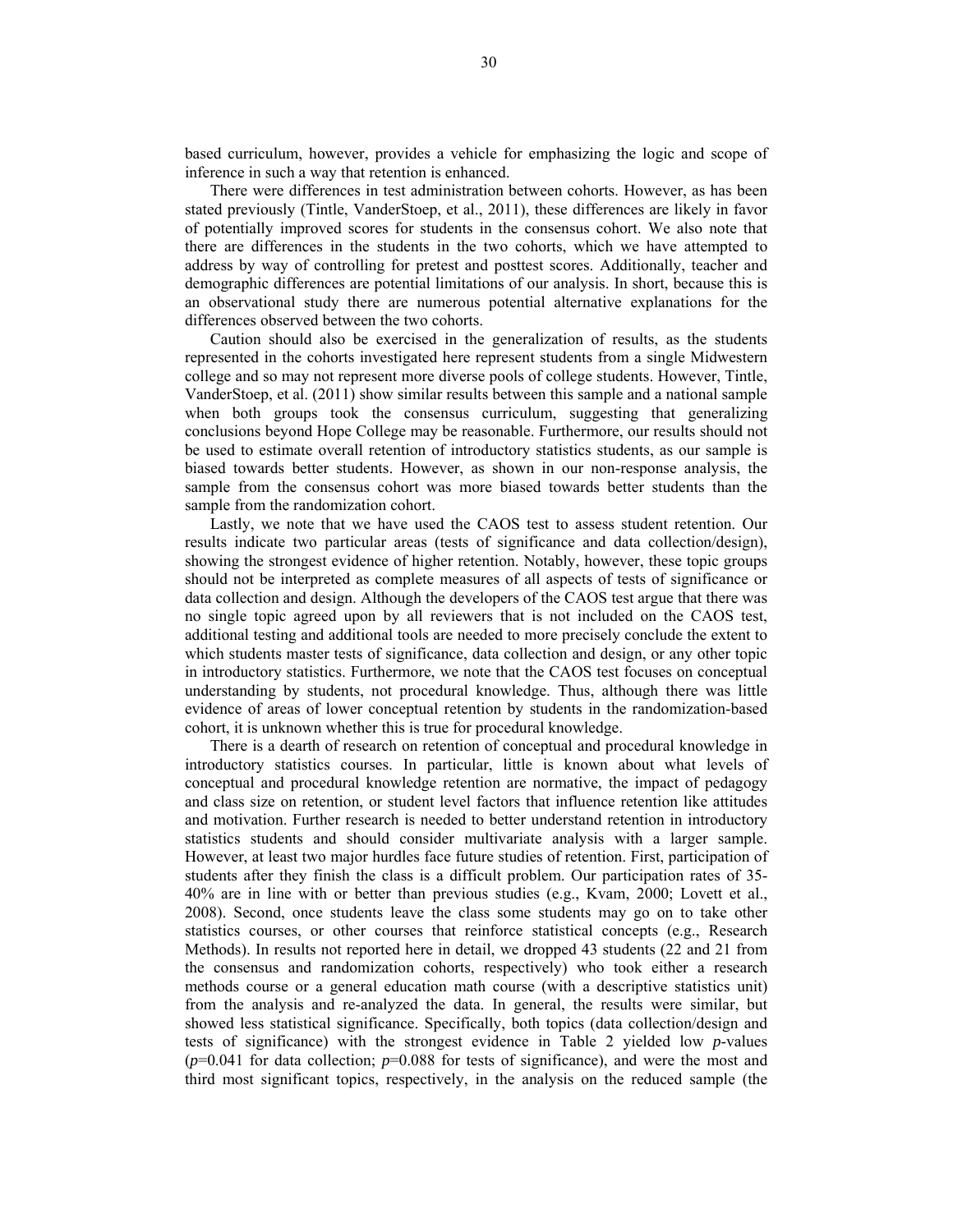second most significant topic was graphical representations). Detailed results are available from the authors.

In this analysis we have focused on student retention as the difference between posttest and four-month post-course scores on the CAOS test. We note that when comparing aggregate CAOS scores (Table 1), there is little difference between the two cohorts, though topic comparisons and individual item comparisons show some differences (detailed results not provided). However, as noted in Section 3.1, the selection bias towards students with higher CAOS scores was larger in the consensus cohort than the randomization cohort; thus, direct comparisons of 4-month posttest scores should be done with caution.

Retention among introductory statistics students is an underexplored area in the research literature. Our analysis provides one of the largest studies of retention to date and shows higher levels of four-month retention among a cohort of students completing a randomization-based introductory statistics course compared to students taking a course using the consensus curriculum. Although these results give further quantitative support for the use of randomization methods in teaching introductory statistics, additional studies including randomized experiments are needed to pinpoint teaching and content changes that directly impact concept retention.

## **REFERENCES**

- Agresti, A., & Franklin, C. A. (2007). *Statistics: The art and science of learning from data* (1st edition)*.* Upper Saddle River, NJ: Pearson.
- Aliaga, M., Cuff, C., Garfield, J., Lock, R., Utts, J., & Witmer, J. (2005). *Guidelines for assessment and instruction in statistics education (GAISE): College report*. Alexandria, VA: American Statistical Association. [Online: http://www.amstat.org/education/gaise/]
- Arum, R., & Roksa, J. (2011). *Academically adrift: Limited learning on college campuses*. Chicago: University of Chicago Press.
- Berenson, M. L., Utts, J., Kinard, K. A., Rumsey, D. J., Jones, A., & Gaines, L. M. (2008). Assessing student retention of essential statistical ideas: Perspectives, priorities and possibilities. *The American Statistician, 62*(1), 54–61.
- Brandsma, J. A. (2000). *Data collection and analysis: Examining community college students' understanding of elementary statistics through laboratory activities* (Unpublished doctoral dissertation). North Carolina State University, Raleigh, NC. Synopsis in *Statistics Education Research Journal Newsletter*, *2*(3), September, 2001. [Online: http://www.stat.auckland.ac.nz/~iase/serj/Newssep01.pdf]
- Bude, L. M. (2007). *On the improvement of students' conceptual understanding in statistics education* (Unpublished doctoral dissertation). Universiteit Maastricht, The Netherlands.

[Online: http://www.stat.auckland.ac.nz/~iase/publications/dissertations/07.Bude.Dissertation.pdf ]

Chance, B., Holcomb, J., Rossman, A., & Cobb, G. (2010). Assessing student learning about statistical inference. In C. Reading (Ed.), *Data and context in statistics education: Towards an evidence-based society. Proceedings of the Eighth International Conference on Teaching Statistics (ICOTS-8)*, Ljubljana, Slovenia. Voorburg, The Netherlands: International Statistical Institute.

[Online: www.stat.auckland.ac.nz/~iase/publications/icots8/ICOTS8\_5F1\_CHANCE.pdf]

Clark, J., Karuat, G., Mathews, D., & Wimbish, J. (2007). *The fundamental theorem of statistics: Classifying student understanding of basic statistical concepts*. Unpublished manuscript.

[Online: http://www1.hollins.edu/faculty/clarkjm/stat2c.pdf]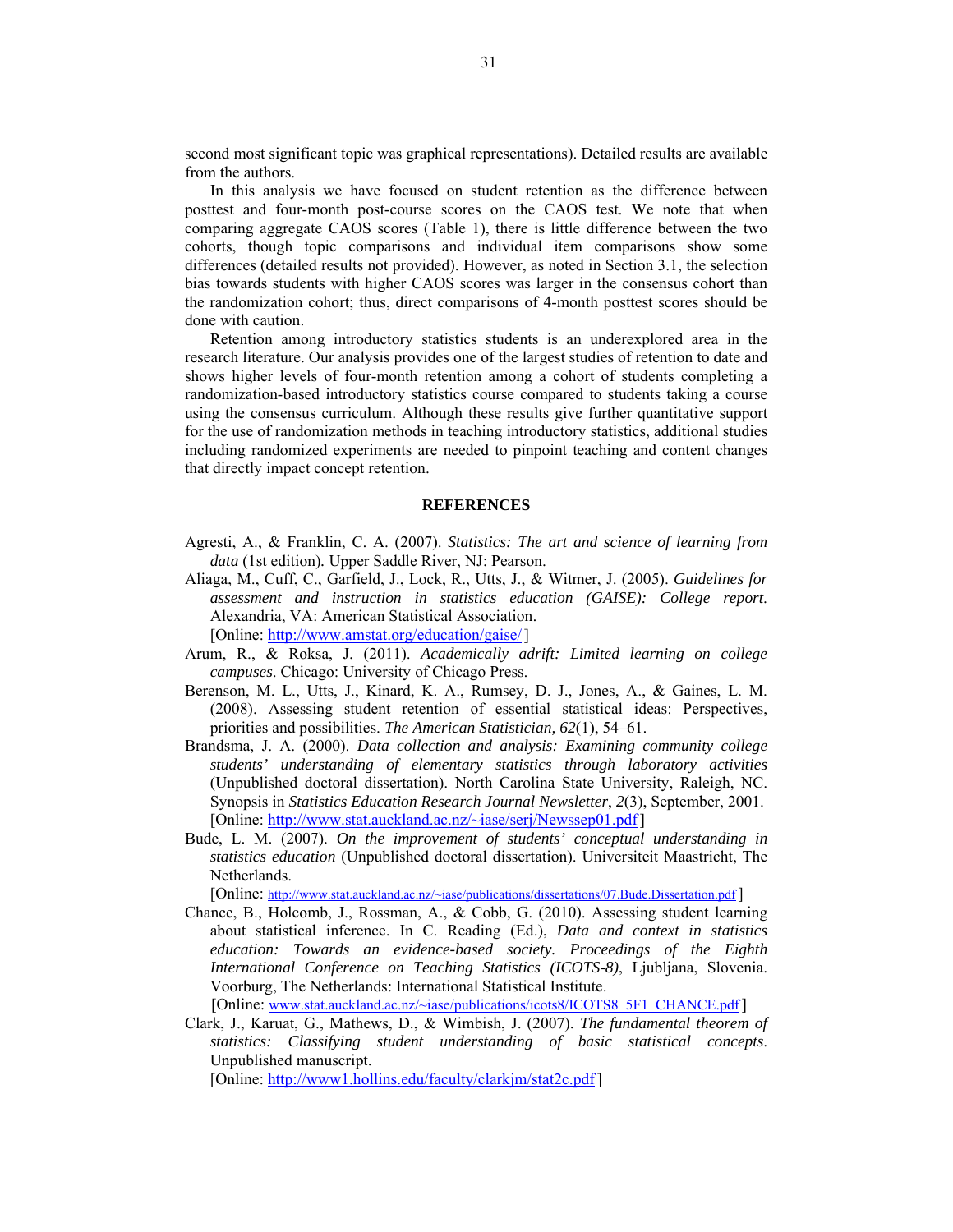Cobb, G. (2007). The introductory statistics course: A Ptolemaic curriculum? *Technology Innovations in Statistics Education*, *1*(1).

[Online: http://escholarship.org/uc/item/6hb3k0nz ]

- Dale, E. (1946, 1954, 1969). *Audio-visual methods in teaching*. New York: Dryden.
- delMas, R., Garfield J., Ooms, A., & Chance, B. (2007). Assessing students' conceptual understanding after a first course in statistics. *Statistics Education Research Journal 6*(2), 28–58.

[Online: http://www.stat.auckland.ac.nz/~iase/serj/SERJ6%282%29\_delMas.pdf]

- Garner, B. E., & Garner, L. E. (2001). Retention of concepts and skills in traditional and reformed applied calculus. *Mathematics Education Research Journal, 13*(3), 165– 184.
- Holcomb, J., Chance, B., Rossman, A., Tietjen, E., & Cobb, G. (2010). Introducing concepts of statistical inference via randomization tests. In C. Reading (Ed.), *Data and context in statistics education: Towards an evidence-based society. Proceedings of the Eighth International Conference on Teaching Statistics (ICOTS-8)*, Ljubljana, Slovenia. Voorburg, The Netherlands: International Statistical Institute. [Online: http://www.stat.auckland.ac.nz/~iase/publications/icots8/ICOTS8\_8D1\_HOLCOMB.pdf ]
- Hulsizer, M. R., & Woolf, L. M. (2009). *A guide to teaching statistics: Innovations and best practices*. Chichester, UK: Wiley-Blackwell.
- Kvam, P. H. (2000). The effect of active learning methods on student retention in engineering statistics. *The American Statisti*c*ian, 54*(2), 136–140.
- Lockwood, C. A., Ng, P., & Pinto, J. (2007). An interpretive business statistics course encompassing diverse teaching and learning styles. *Academy of Educational Leadership Journal,11*(1), 11–23*.*
- Lovett, M., Meyer, O., & Thille, C. (2008). The open learning initiative: Measuring the effectiveness of the OLI statistics course in accelerating student learning. *Journal of Interactive Media in Education*.

[Online: https://oli.web.cmu.edu/openlearning/publications/71 ]

- Malone, C., Gabrosek, J., Curtiss, P., & Race, M. (2010). Resequencing topics in an introductory applied statistics course. *The American Statistician, 64*(1), 52–58.
- Parr, W. C., & Smith, M. A. (1998). Developing case-based business statistics courses. *The American Statistician, 52*(4), 330–337.
- Pedhazur, E. J., & Schmelkin, L. P. (1991). *Measurement, design, and analysis: An integrated approach.* Hillsdale, NJ: Erlbaum.
- Richardson, A. (2008, December). Retention of knowledge between statistics courses: Results of a pilot study. Paper presented at the *Third Annual Applied Statistics Education and Research Collaboration Conference*. Newcastle, Australia.

[Online: www.uow.edu.au/content/groups/public/@web/@inf/@math/documents/doc/uow074264.pdf ]

- Rossman, A., Chance, B., Cobb, G., & Holcomb, J. (2008). NSF/CCLI/DUE-0633349. *Concepts of statistical inference: A randomization-based curriculum.* [Online: http://statweb.calpoly.edu/csi]
- Scheaffer, R. (1997). Discussion to New pedagogy and new content: The case of statistics. *International Statistics Review, 65*(2), 156–158. [Online: http://www.stat.auckland.ac.nz/~iase/publications/isr/97.Moore.pdf]
- Stangl, D., Banks, D., House, L., & Reiter, J. (2006). Progressive mastery teaching: Does it increase learning and retention? Yes and No. In A. Rossman & B. Chance (Eds.), *Working cooperatively in statistics education: Proceedings of the Seventh International Conference on Teaching Statistics*, Salvador, Brazil. [CDROM]. Voorburg, The Netherlands: International Statistical Institute.

[Online: http://www.stat.auckland.ac.nz/~iase/publications/17/C315.pdf]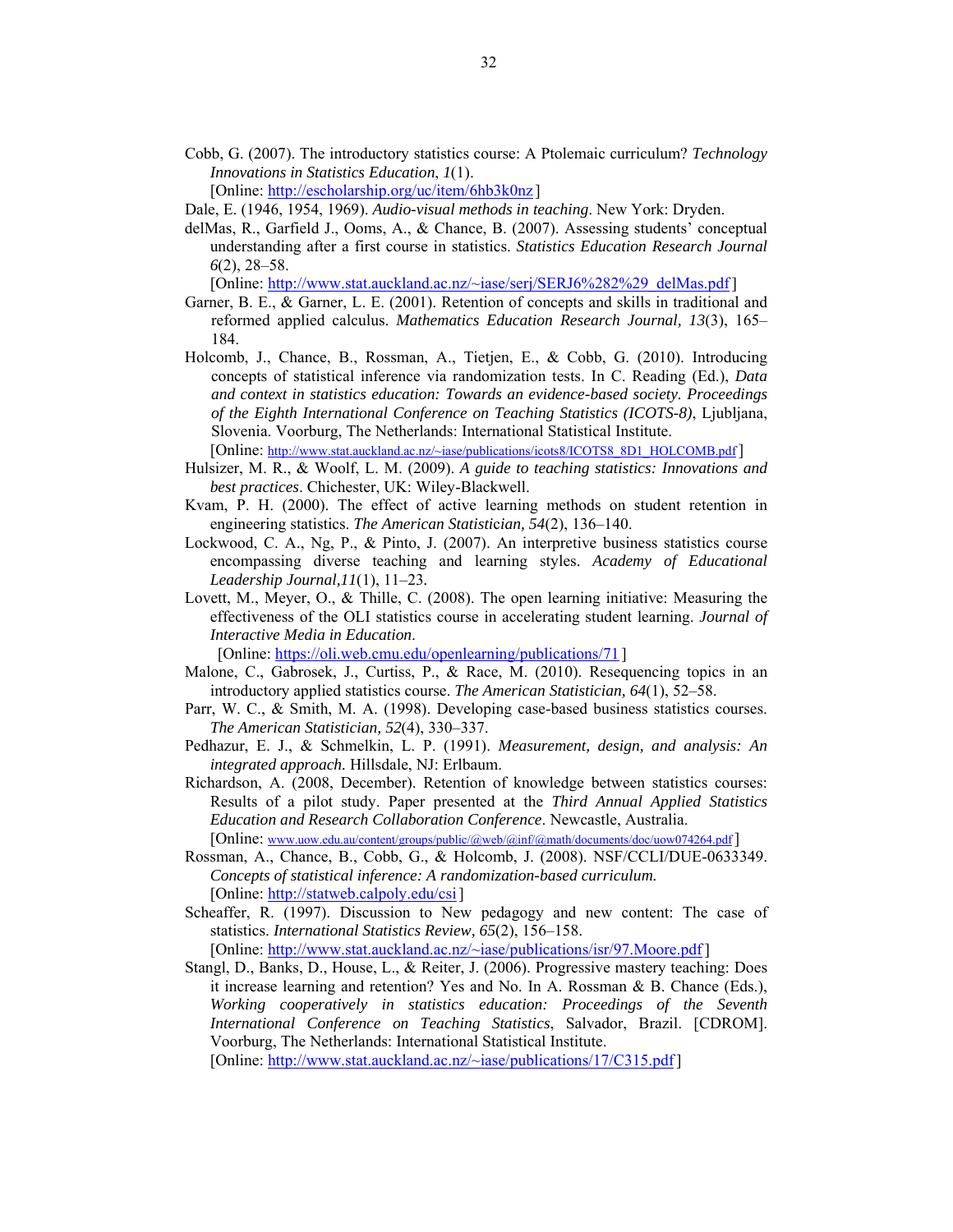Tintle, N. L., Chance, B., Cobb, G., Rossman, A., Roy, S., Swanson, T., & VanderStoep, J. (2011). *Introduction to statistical investigations*. Unpublished manuscript. [Online: http://math.hope.edu/isi]

Tintle, N. L., VanderStoep, J., Holmes, V. L., Quisenberry, B., & Swanson, T. (2011). Development and assessment of a preliminary randomization based introductory statistics curriculum. *Journal of Statistics Education, 19*(1).

[Online: www.amstat.org/publications/jse/v19n1/tintle.pdf]

Tintle, N. L., VanderStoep, J., & Swanson, T. (2009). *An active introduction to statistical inference* (Preliminary edition).

> NATHAN TINTLE Mathematics, Statistics and Computer Science Department 498 4<sup>th</sup> Ave. NE Dordt College Sioux Center, IA 51250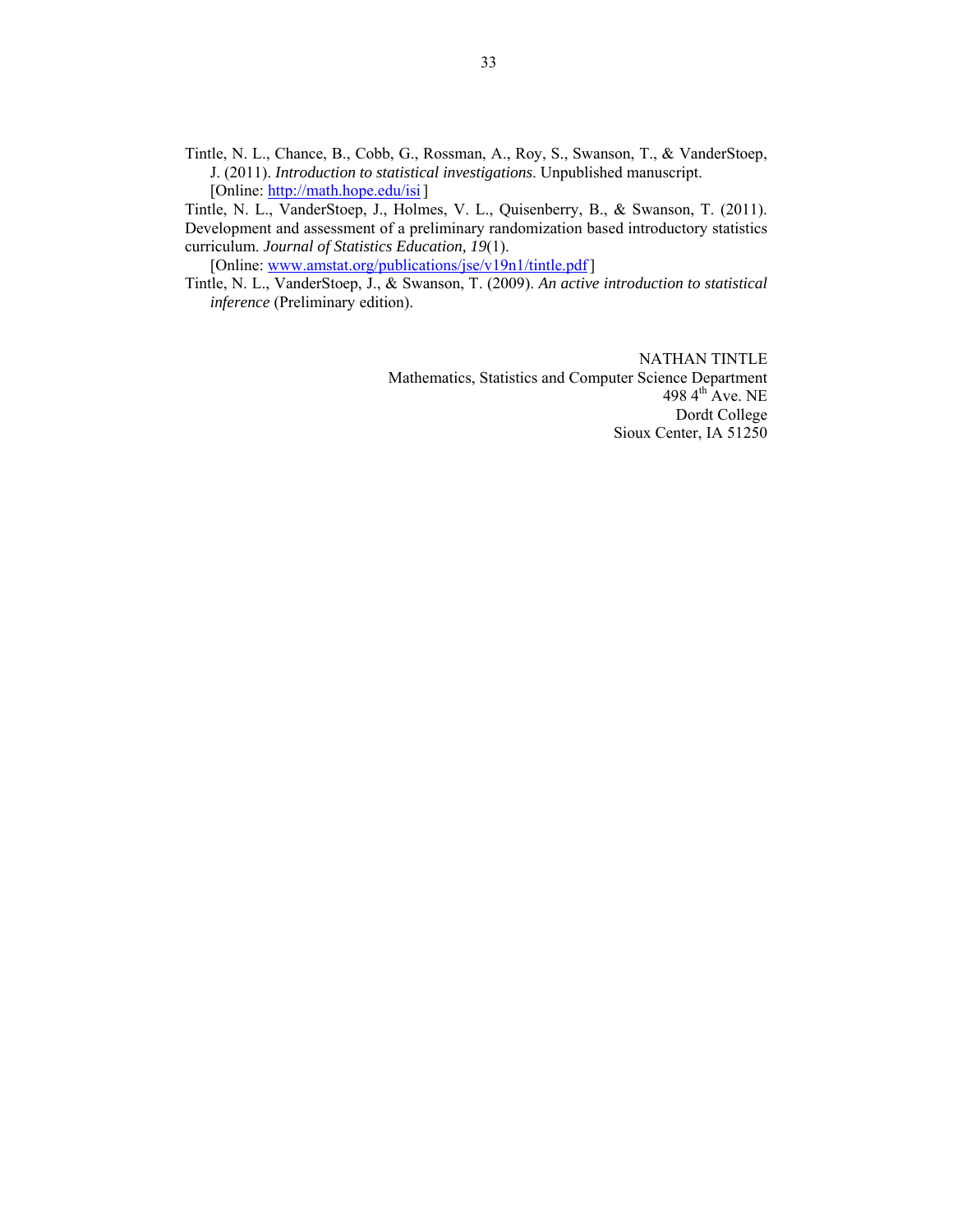| Month                                 | Consensus curriculum (Fall 2007) <sup>a</sup>                                                                                                                                                                                | Randomization curriculum (Fall 2009) <sup>b</sup>                                                                                                                                                                                                                                                                                                                                                        |  |  |  |  |
|---------------------------------------|------------------------------------------------------------------------------------------------------------------------------------------------------------------------------------------------------------------------------|----------------------------------------------------------------------------------------------------------------------------------------------------------------------------------------------------------------------------------------------------------------------------------------------------------------------------------------------------------------------------------------------------------|--|--|--|--|
| August/<br>September<br>$(4-5$ weeks) | Chapter 1: Statistics: The Art and Science of Learning from Data.<br>The process of learning how to investigate using data. Using<br>samples to learn about populations. Considering the role of<br>computers in statistics. | Chapter 1: Introduction to Statistical Inference: One Proportion. An<br>introduction to statistics is given. The scientific method is discussed in<br>how it relates to statistical inference. The basic process of conducting a<br>test is introduced. Flipping coins and computer applets are used to model<br>the null hypothesis in a one proportion test. The activities rely on a                  |  |  |  |  |
|                                       | Chapter 2: Exploring Data with Graphs and Numerical<br><i>Summaries.</i> Learning about the types of data and using graphical                                                                                                | computer applet to simulate a model of a true null hypothesis and actual<br>results are used to find the <i>p</i> -value.                                                                                                                                                                                                                                                                                |  |  |  |  |
|                                       | summaries to describe data. Measures of center and spread for<br>quantitative data. Misuse of descriptive summaries.                                                                                                         | Chapter 2: Comparing Two Proportions: Randomization Method. The<br>randomization method is introduced to show how two quantities, in this                                                                                                                                                                                                                                                                |  |  |  |  |
|                                       | Chapter 3: Association: Contingency, Correlation, and<br>Regression. Exploring associations between two categorical or<br>two quantitative variables. Cautions in analyzing associations.                                    | case proportions, can be compared. Students are shown what explanatory<br>and response variables are and how they are set up in a $2\times 2$ table. Fathom<br>is used to help determine the $p$ -values.                                                                                                                                                                                                |  |  |  |  |
|                                       | Chapter 4: Gathering Data: Experiments vs. Observational<br>studies. Learning about what makes a study an experiment or an<br>observational studies, which should we choose and good and poor<br>ways to do each.            | Chapter 3: Comparing Two Means: Randomization Method. Tests to<br>compare two means are done using the randomization method. Again<br>cards are used to gain an understanding of how this method works and<br>then Fathom is used to make this process more efficient. Type I and type<br>II errors are introduced and the difference between an observational study<br>and an experiment is reinforced. |  |  |  |  |
|                                       | Chapter 5. Probability in our Daily Lives. Understanding how<br>probability can quantify randomness. Finding probabilities and<br>conditional probabilities, and applying the probability rules.                             |                                                                                                                                                                                                                                                                                                                                                                                                          |  |  |  |  |

### **APPENDIX A: SIDE-BY-SIDE COMPARISON OF THE TWO CURRICULA**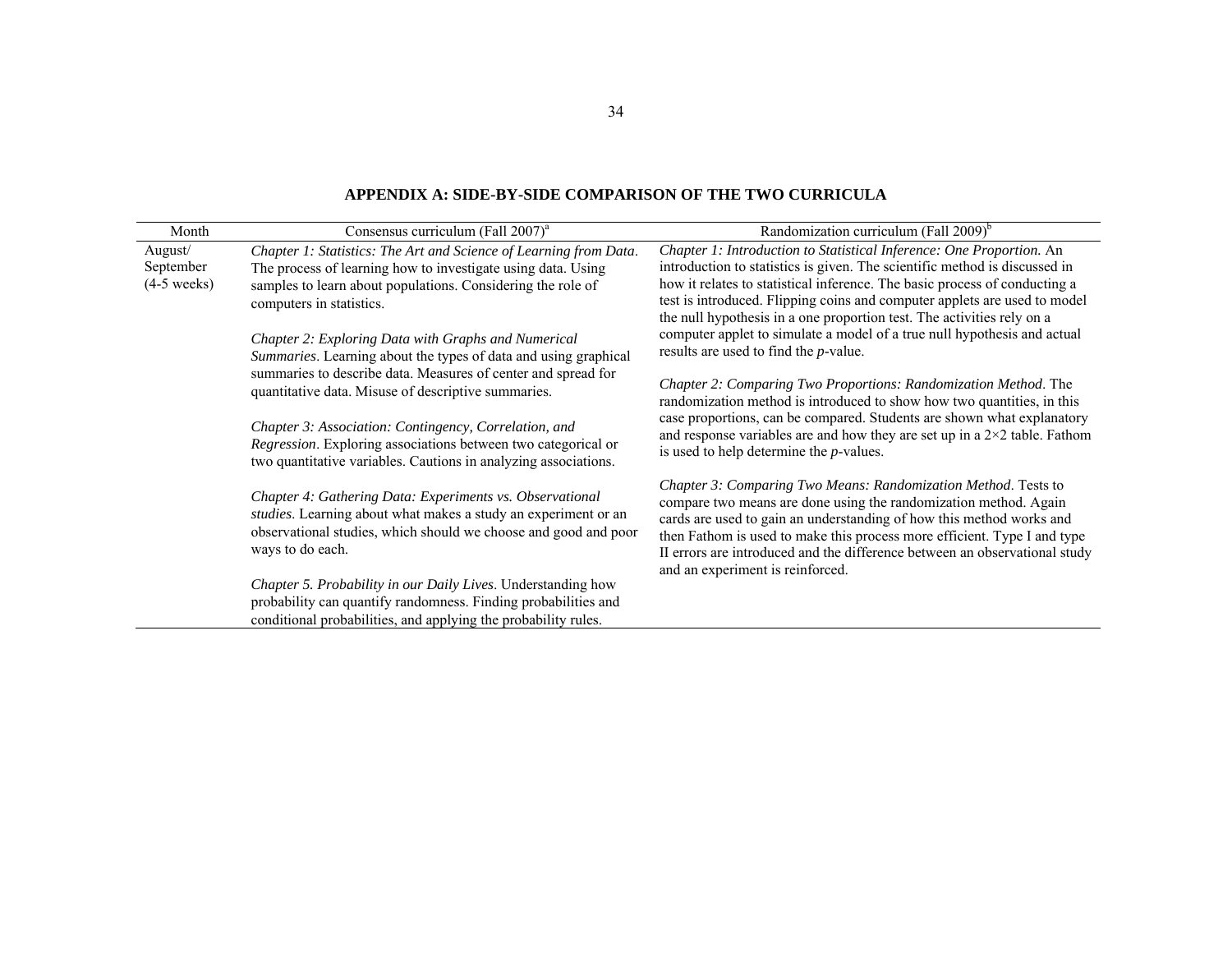| Month                                  | Consensus curriculum (Fall 2007) <sup>a</sup>                                                                                                                                                                                                                                                                     | Randomization curriculum (Fall 2009) <sup>b</sup>                                                                                                                                                                                                                                                                                                                  |
|----------------------------------------|-------------------------------------------------------------------------------------------------------------------------------------------------------------------------------------------------------------------------------------------------------------------------------------------------------------------|--------------------------------------------------------------------------------------------------------------------------------------------------------------------------------------------------------------------------------------------------------------------------------------------------------------------------------------------------------------------|
| November/<br>December<br>$(5-6$ weeks) | Chapter 8. Statistical Inference: Significance Tests about<br>Hypotheses. Steps for performing significance tests. Tests<br>on a single proportion and mean. Errors and limitations of<br>significance tests.                                                                                                     | Chapter 6: Comparing Means: Revisited. Standard deviation,<br>normal distributions, and <i>t</i> -distributions are discussed. The<br>independent samples $t$ -test is introduced and it is shown how this<br>traditional method is related to the randomization method. A<br>confidence interval for the difference in means is discussed. Power                  |
|                                        | Chapter 9. Comparing Two Groups. Testing methods for<br>comparing two proportions and means. Analyzing<br>dependent samples.                                                                                                                                                                                      | of a test is discussed as it relates to this test in terms of sample<br>size, significance level, difference in population means, and<br>population standard deviation. The traditional analysis of variance<br>test is shown. The meaning of the F test statistic is explored and                                                                                 |
|                                        | Chapter 10. Analyzing the Association Between Categorical<br>Variables. Independence and association. Testing for<br>association with the chi-squared test.                                                                                                                                                       | the post-hoc Tukey test is used. Power again is looked at for this<br>test in how it is related to sample size, significance level,<br>maximum difference in means, and standard deviation.                                                                                                                                                                        |
|                                        | Chapter 11. Analyzing Association between Quantitative<br>Variables: Regression Analysis.<br>Modeling the relationship between two quantitative<br>variables with regression. Strength of association with<br>correlation. Inferences on association between two<br>quantitative models. Residuals and model fit. | Chapter 7: Comparing Proportions: Revisited. The traditional test<br>for comparing two proportions is introduced. Learning about how<br>power for this test relates to the difference in population<br>proportions, sample size, significance level, and size of the two<br>proportions. The chi-square test for association and a post-hoc test<br>are discussed. |
|                                        | Chapter 13. Comparing Groups: Analysis of Variance<br>Methods. One-way ANOVA and post-hoc considerations.                                                                                                                                                                                                         |                                                                                                                                                                                                                                                                                                                                                                    |

<sup>a</sup>Chapter numbers and contents for the consensus curriculum are from Agresti & Franklin (2007). <sup>b</sup>Chapter numbers and contents for the randomization curriculum are from Tintle et al. (2009).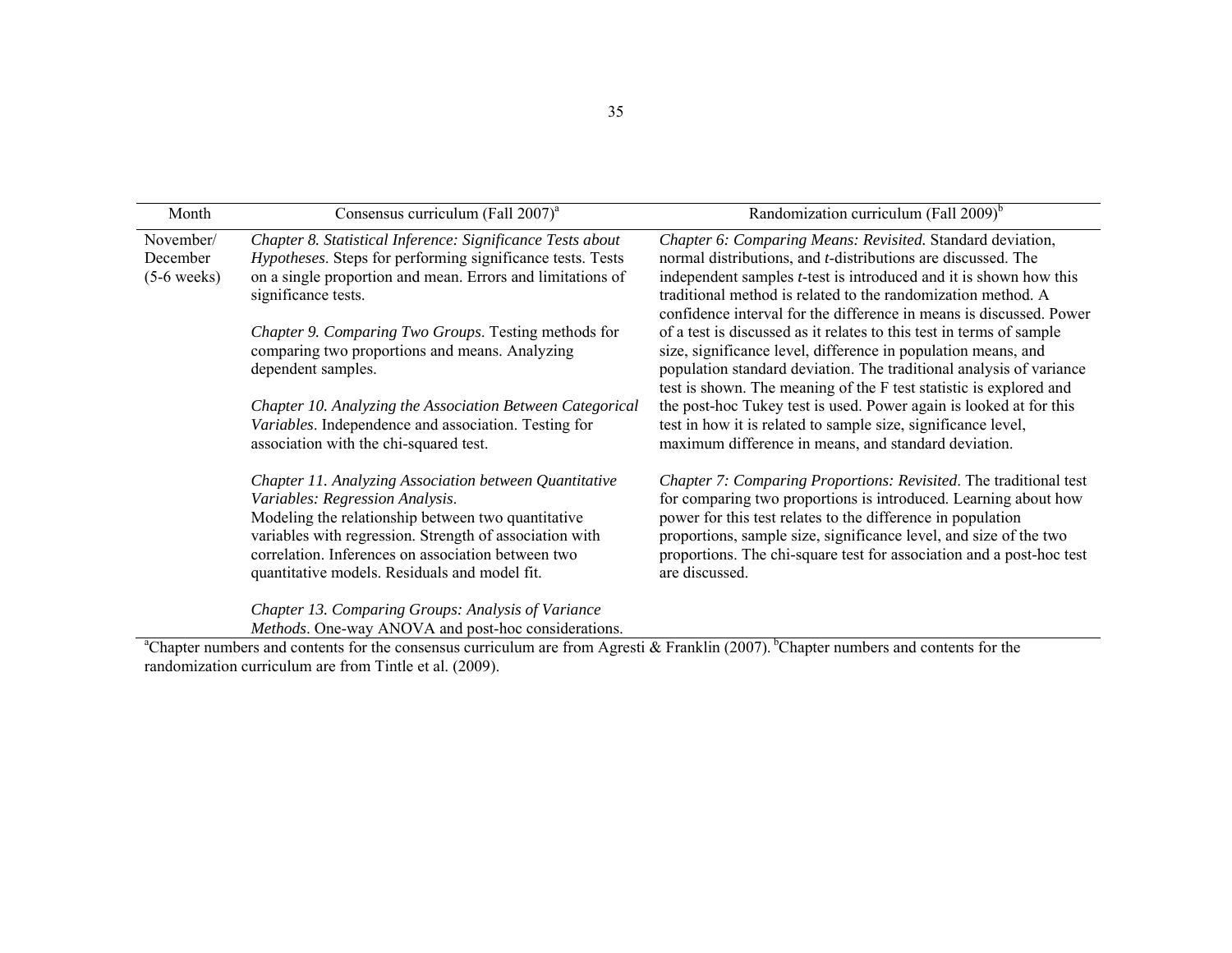|              |                                                                                                                               | % of Students Correct |         |          |                      |                     |                                |                                   |                  |
|--------------|-------------------------------------------------------------------------------------------------------------------------------|-----------------------|---------|----------|----------------------|---------------------|--------------------------------|-----------------------------------|------------------|
| CAOS<br>item | Item Description (Topic)                                                                                                      | Cohort                | Pretest | Posttest | 4-month<br>retention | Change <sup>a</sup> | Paired t-<br>test <sup>a</sup> | Cohort<br>$p$ -value <sup>b</sup> | aOR $(95\%CI)^b$ |
| $\mathbf{1}$ | Ability to describe and interpret the                                                                                         | Randomization         | 69.7    | 78.9     | 81.6                 | 2.7                 | 0.567                          | 0.053                             | 2.4(1.0, 5.6)    |
|              | overall distribution of a variable as<br>displayed in a histogram (Graphical<br>representations)                              | Consensus             | 70.5    | 85.9     | 71.8                 | $-14.1$             | 0.015                          |                                   | 1.0              |
| 2            | Ability to recognize two different                                                                                            | Randomization         | 64.5    | 72.4     | 71.1                 | $-1.3$              | 0.849                          | 0.879                             | 0.9(0.5, 1.9)    |
|              | graphical representations of the same<br>data (boxplot and histogram)<br>(Boxplots)                                           | Consensus             | 48.1    | 70.5     | 69.2                 | $-1.3$              | 0.859                          |                                   | 1.0              |
| 3            | Ability to visualize and match a                                                                                              | Randomization         | 72.4    | 84.2     | 82.9                 | $-1.3$              | 0.765                          | 0.216                             | 1.8(0.7, 4.8)    |
|              | histogram to a description (negative<br>skewed distribution for scores on an<br>easy quiz) (Graphical<br>representations)     | Consensus             | 78.2    | 93.6     | 80.8                 | $-12.8$             | 0.007                          |                                   | 1.0              |
| 4            | Ability visualize and match a                                                                                                 | Randomization         | 49.3    | 69.7     | 75.0                 | 5.3                 | 0.288                          | 0.291                             | 1.6(0.7, 3.7)    |
|              | histogram to a description of a<br>variable (bell-shaped distribution)<br>(Graphical representations)                         | Consensus             | 60.3    | 69.2     | 69.2                 | 0.0                 | 1.0                            |                                   | 1.0              |
| 5            | Ability to visualize and match a                                                                                              | Randomization         | 69.7    | 72.4     | 82.9                 | 10.5                | 0.045                          | 0.024                             | 3.4(1.2, 9.8)    |
|              | histogram to a description of a<br>variable (uniform distribution)<br>(Graphical representations)                             | Consensus             | 83.3    | 88.5     | 78.2                 | $-10.3$             | 0.020                          |                                   | 1.0              |
| 6            | Understanding that to properly                                                                                                | Randomization         | 11.8    | 14.5     | 10.5                 | $-4.0$              | 0.442                          | 0.051                             | 0.4(0.2, 1.0)    |
|              | describe the distribution of a<br>quantitative variable, a graph like a<br>histogram is needed (Graphical<br>representations) | Consensus             | 5.1     | 20.5     | 23.1                 | 2.6                 | 0.640                          |                                   | 1.0              |
| 7            | Understanding of the purpose of                                                                                               | Randomization         | 1.3     | 18.4     | 17.1                 | $-1.3$              | 0.810                          | 0.428                             | 1.5(0.6, 4.1)    |
|              | randomization in an experiment<br>(Data collection and design)                                                                | Consensus             | 7.7     | 14.1     | 11.5                 | $-2.6$              | 0.483                          |                                   | 1.0              |

#### **APPENDIX B: ITEM-BY-ITEM RETENTION ANALYSIS**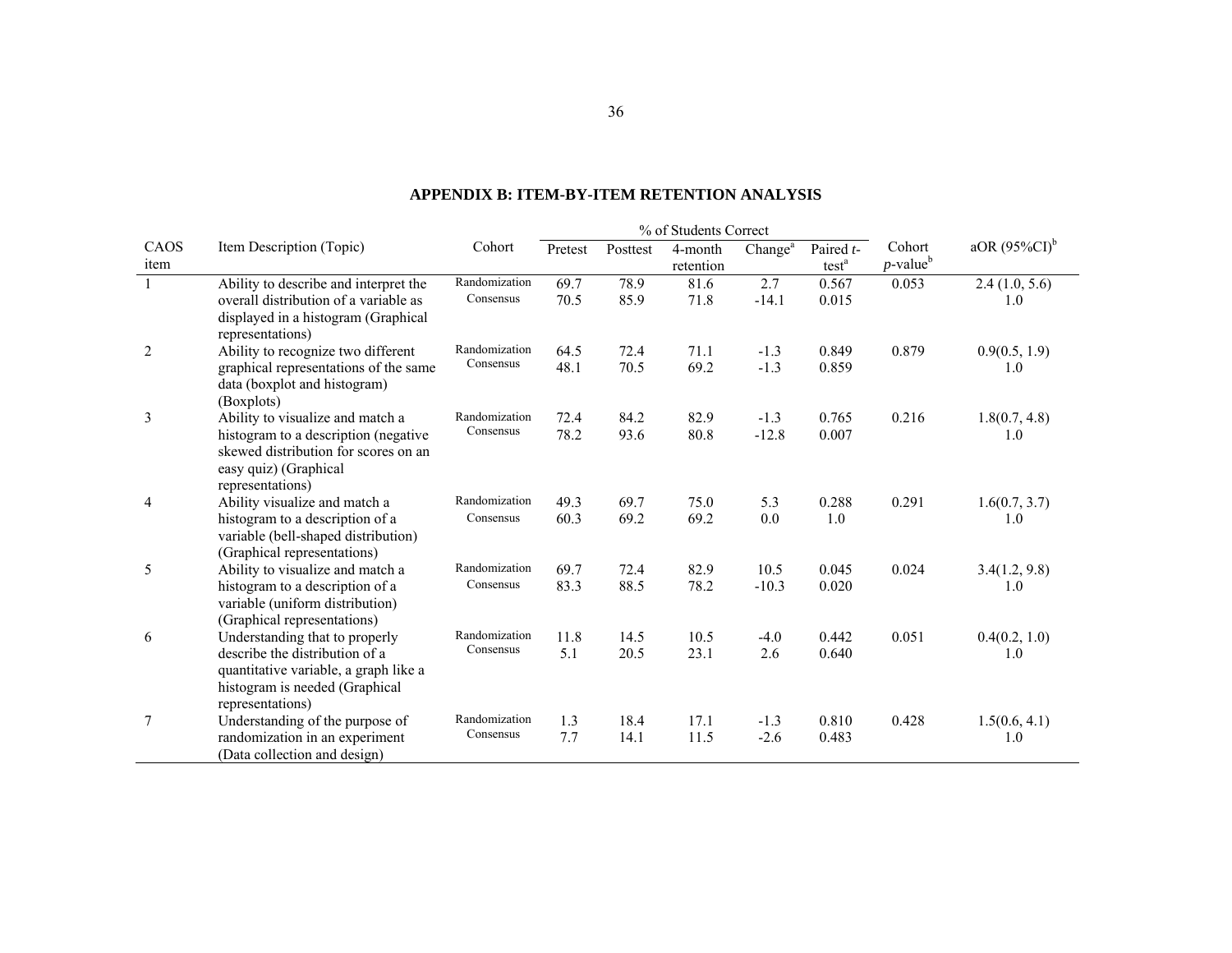| $\overline{8}$ | Ability to determine which of two                                                                                                        | Randomization | 55.3 | 48.7 | 51.3 | 2.6     | 0.718 | 0.347 | 1.4(0.7, 2.7)  |
|----------------|------------------------------------------------------------------------------------------------------------------------------------------|---------------|------|------|------|---------|-------|-------|----------------|
|                | boxplots represents a larger standard<br>deviation (Boxplots)                                                                            | Consensus     | 53.8 | 65.4 | 48.7 | $-16.7$ | 0.006 |       | 1.0            |
| 9              | Understanding that boxplots do not                                                                                                       | Randomization | 16.0 | 23.7 | 23.7 | $0.0\,$ | 1.0   | 0.568 | 0.8(0.4, 1.8)  |
|                | provide accurate estimates for<br>percentages of data above or below<br>values except for the quartiles<br>(Boxplots)                    | Consensus     | 17.9 | 33.3 | 32.1 | $-1.2$  | 0.798 |       | 1.0            |
| 10             | Understanding of the interpretation                                                                                                      | Randomization | 15.8 | 32.9 | 32.9 | $0.0\,$ | 1.0   | 0.457 | 1.4(0.6, 3.5)  |
|                | of a median in the context of<br>boxplots (Boxplots)                                                                                     | Consensus     | 26.9 | 46.2 | 38.5 | $-6.1$  | 0.083 |       | 1.0            |
| 11             | Ability to compare groups by                                                                                                             | Randomization | 90.8 | 93.4 | 92.1 | $-1.3$  | 0.658 | 0.050 | 4.4(1.0, 19.8) |
|                | considering where most of the data<br>are, and focusing on distributions as<br>single entities (Graphical reps)                          | Consensus     | 94.9 | 98.7 | 87.2 | $-11.5$ | 0.002 |       | 1.0            |
| 12             | Ability to compare groups by                                                                                                             | Randomization | 85.5 | 88.2 | 86.8 | $-1.4$  | 0.784 | 0.653 | 1.2(0.5, 3.3)  |
|                | comparing differences in averages<br>(Graphical representations)                                                                         | Consensus     | 84.6 | 85.9 | 83.3 | $-2.6$  | 0.567 |       | 1.0            |
| 13             | Understanding that comparing two                                                                                                         | Randomization | 55.3 | 80.3 | 71.1 | $-9.2$  | 0.109 | 0.306 | 0.6(0.3, 1.5)  |
|                | groups does not require equal sample<br>sizes in each group, especially if both<br>sets of data are large (Graphical<br>representations) | Consensus     | 60.2 | 83.3 | 79.5 | $-13.8$ | 0.369 |       | 1.0            |
| 14             | Ability to correctly estimate and                                                                                                        | Randomization | 43.3 | 56.6 | 51.3 | $-5.3$  | 0.321 | 0.074 | 0.5(0.2, 1.1)  |
|                | compare standard deviations for<br>different histograms (Descriptive<br>statistics)                                                      | Consensus     | 53.2 | 80.8 | 75.6 | $-5.2$  | 0.374 |       | 1.0            |
| 15             | Ability to correctly estimate standard                                                                                                   | Randomization | 44.0 | 47.4 | 43.4 | $-4.0$  | 0.605 | 0.228 | 0.7(0.3, 1.3)  |
|                | deviations for different histograms<br>(Descriptive statistics)                                                                          | Consensus     | 50.0 | 51.3 | 55.1 | 3.8     | 0.567 |       | 1.0            |
| 16             | Understanding that statistics from                                                                                                       | Randomization | 26.3 | 32.9 | 36.8 | 3.9     | 0.409 | 0.261 | 1.7(0.7, 4.3)  |
|                | small samples vary more than<br>statistics from large samples<br>(Sampling variability)                                                  | Consensus     | 30.8 | 43.6 | 37.2 | $-6.4$  | 0.167 |       | 1.0            |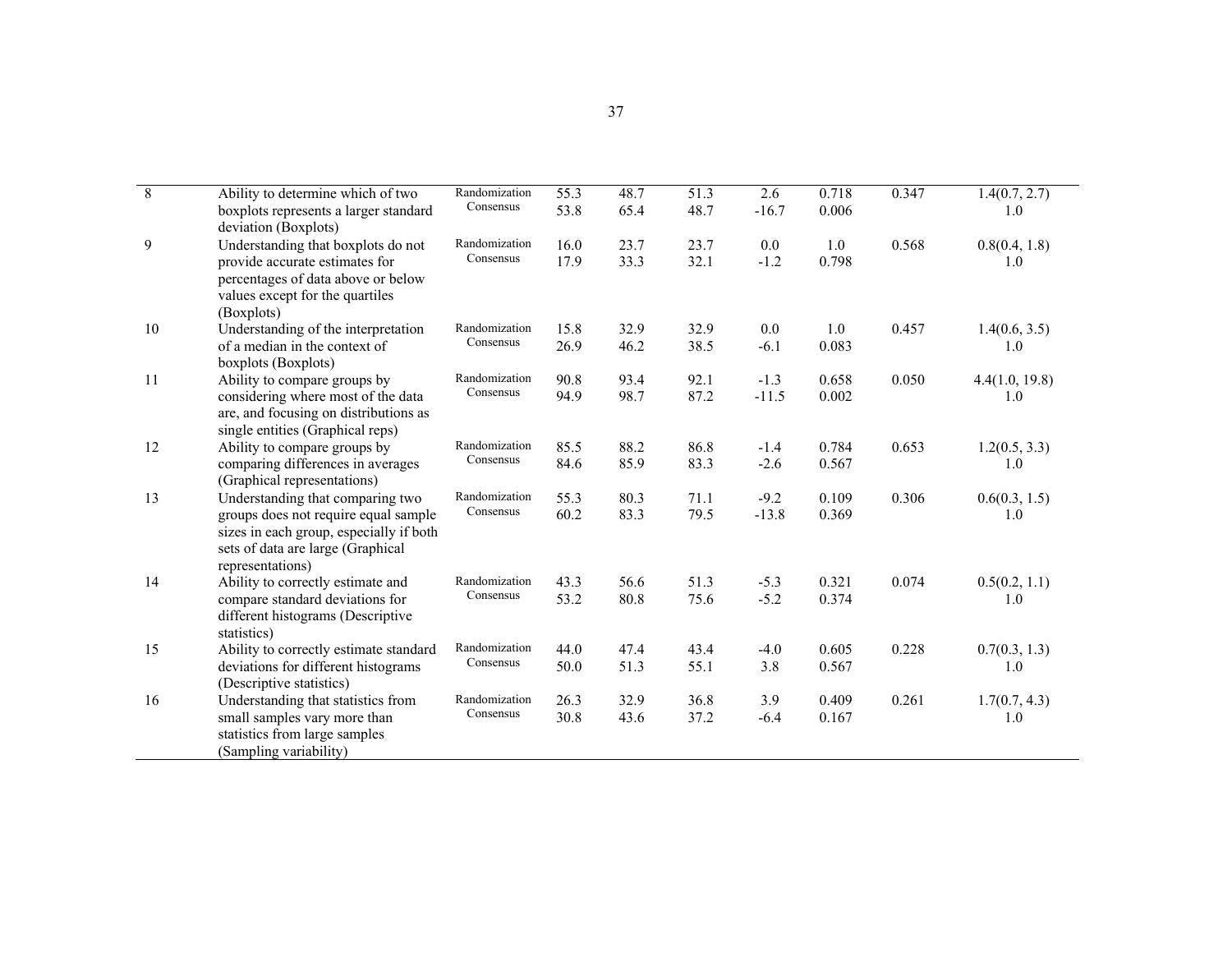| 17 | Understanding of expected patterns<br>in sampling variability (Sampling<br>variability)                                                              | Randomization<br>Consensus | 50.0<br>50.0 | 60.5<br>73.1 | 57.9<br>55.1 | $-2.6$<br>$-18.0$ | 0.658<br>0.001   | 0.231 | 1.6(0.7, 3.4)<br>1.0              |
|----|------------------------------------------------------------------------------------------------------------------------------------------------------|----------------------------|--------------|--------------|--------------|-------------------|------------------|-------|-----------------------------------|
| 18 | Understanding the meaning of<br>variability in the context of repeated<br>measurements, and in a context<br>where small variability is desired       | Randomization<br>Consensus | 89.5<br>89.7 | 82.9<br>91.0 | 81.6<br>79.5 | $-1.3$<br>$-11.5$ | 0.784<br>0.019   | 0.350 | 1.5(0.6, 3.8)<br>1.0              |
| 19 | (Descriptive statistics)<br>Understanding that low $p$ -values are<br>desirable in research studies (Tests of<br>significance)                       | Randomization<br>Consensus | 67.1<br>62.8 | 97.4<br>89.7 | 98.7<br>89.7 | 1.3<br>0.0        | 0.567<br>1.0     | 0.049 | $8.3(1.0, 68.7)^c$<br>1.0         |
| 20 | Ability to match a scatterplot to a<br>verbal description of a bivariate<br>relationship (Bivariate data)                                            | Randomization<br>Consensus | 94.7<br>94.9 | 94.7<br>96.2 | 98.7<br>89.7 | 4.0<br>$-6.5$     | 0.083<br>0.058   | 0.032 | $17.7(1.3, 244.8)^{\circ}$<br>1.0 |
| 21 | Ability to correctly describe a<br>bivariate relationship shown in a<br>scatterplot when there is an outlier<br>(influential point) (Bivariate data) | Randomization<br>Consensus | 81.6<br>83.3 | 84.2<br>94.9 | 84.2<br>84.6 | 0.0<br>$-10.3$    | 1.00<br>0.020    | 0.494 | 1.4(0.5, 3.7)<br>1.0              |
| 22 | Understanding that correlation does<br>not imply causation (Data collection<br>and design)                                                           | Randomization<br>Consensus | 47.4<br>57.7 | 59.2<br>62.8 | 63.2<br>53.8 | 4.0<br>$-9.0$     | 0.516<br>0.163   | 0.135 | 1.7(0.9, 3.5)<br>1.0              |
| 23 | Understanding that no statistical<br>significance does not guarantee that<br>there is no effect (Tests of<br>significance)                           | Randomization<br>Consensus | 75.0<br>69.2 | 84.2<br>76.9 | 86.8<br>74.4 | 2.6<br>$-2.5$     | 0.596<br>0.640   | 0.150 | 1.9(0.8, 4.7)<br>1.0              |
| 24 | Understanding that an experimental<br>design with random assignment<br>supports causal inference (Data<br>collection and design)                     | Randomization<br>Consensus | 55.3<br>67.9 | 60.5<br>65.4 | 56.6<br>41.0 | $-3.9$<br>$-24.4$ | 0.605<br>< 0.001 | 0.016 | 2.4(1.2, 4.7)<br>1.0              |
| 25 | Ability to recognize a correct<br>interpretation of a <i>p</i> -value (Tests of<br>significance)                                                     | Randomization<br>Consensus | 32.9<br>37.6 | 60.5<br>50.0 | 63.2<br>61.5 | 2.7<br>11.5       | 0.686<br>0.028   | 0.719 | 0.9(0.4, 1.8)<br>1.0              |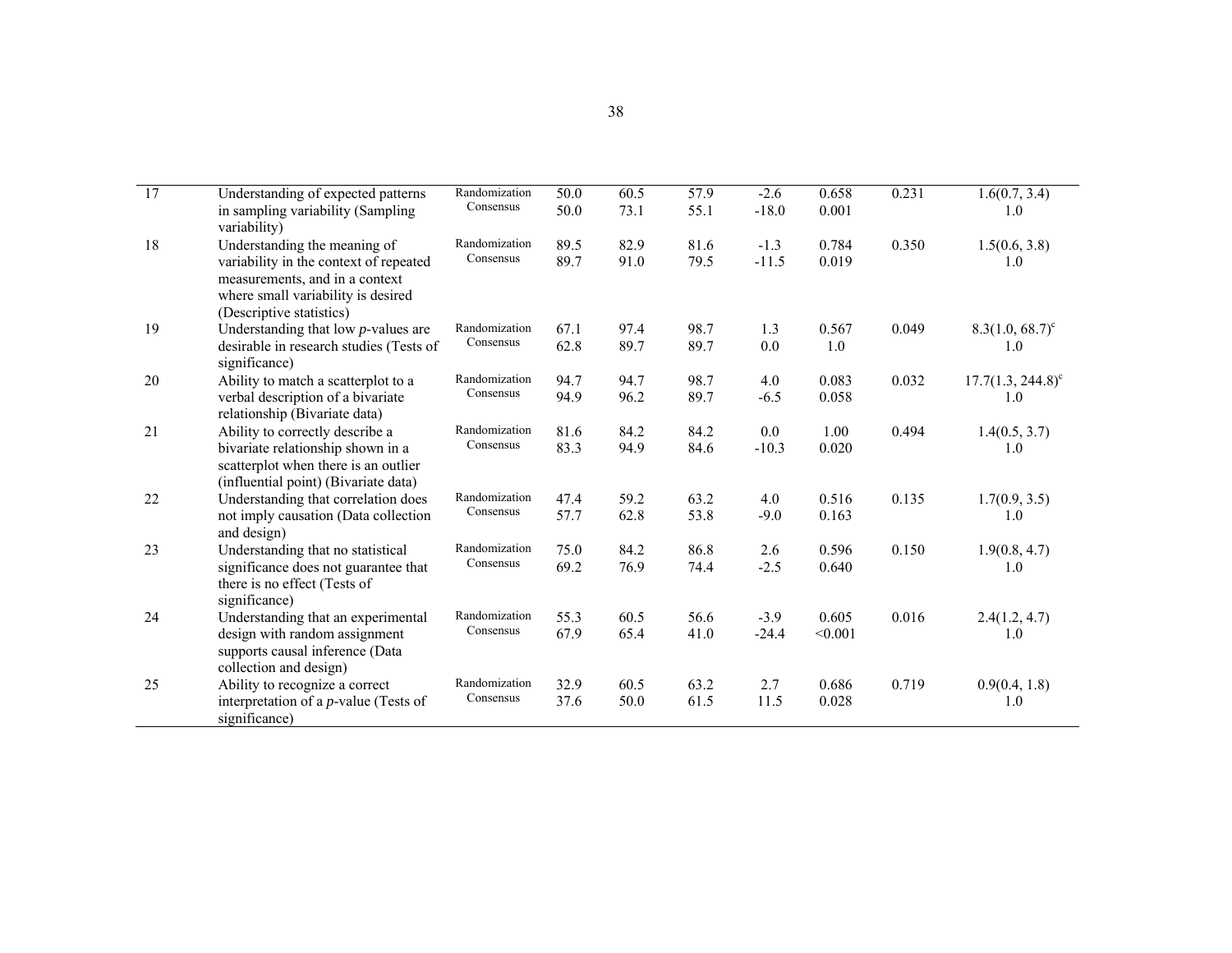| $\overline{26}$ | Ability to recognize an incorrect<br>interpretation of a <i>p</i> -value.<br>Specifically, probability that a                                                            | Randomization<br>Consensus | 63.2<br>75.3 | 81.6<br>79.5 | 78.9<br>66.7 | $-2.7$<br>12.8    | 0.673<br>0.040 | 0.127 | 1.8(0.8, 3.8)<br>1.0 |
|-----------------|--------------------------------------------------------------------------------------------------------------------------------------------------------------------------|----------------------------|--------------|--------------|--------------|-------------------|----------------|-------|----------------------|
| 27              | treatment is not effective (Tests of<br>significance)<br>Ability to recognize an incorrect<br>interpretation of a <i>p</i> -value.<br>Specifically, as the probability a | Randomization<br>Consensus | 30.3<br>32.5 | 48.7<br>50.0 | 47.4<br>47.4 | $-1.3$<br>$-2.6$  | 0.820<br>0.686 | 0.886 | 1.1(0.5, 2.1)<br>1.0 |
|                 | treatment is effective (Tests of<br>significance)                                                                                                                        |                            |              |              |              |                   |                |       |                      |
| 28              | Ability to detect a misinterpretation<br>of a confidence level (the percentage<br>of sample data between confidence<br>limits) (Confidence intervals)                    | Randomization<br>Consensus | 57.9<br>52.6 | 56.6<br>59.0 | 59.2<br>52.6 | 2.6<br>$-6.4$     | 0.708<br>0.373 | 0.371 | 1.3(0.7, 2.6)<br>1.0 |
| 30              | Ability to detect a misinterpretation<br>of a confidence level (percentage of<br>all possible sample means between<br>confidence limits) (Confidence<br>intervals)       | Randomization<br>Consensus | 34.2<br>32.1 | 35.5<br>24.4 | 28.9<br>39.7 | $-6.6$<br>15.3    | 0.339<br>0.013 | 0.057 | 0.5(0.2, 1.0)<br>1.0 |
| 31              | Ability to correctly interpret a<br>confidence interval (CIs)                                                                                                            | Randomization<br>Consensus | 36.8<br>41.0 | 67.1<br>75.6 | 64.5<br>65.4 | $-2.6$<br>$-10.2$ | 0.698<br>0.131 | 0.948 | 1.0(0.5, 2.0)<br>1.0 |
| 32              | Understanding of how sampling<br>errors are used to make an informal<br>inference about a sample mean<br>(Sampling variability)                                          | Randomization<br>Consensus | 18.4<br>16.7 | 11.8<br>6.4  | 11.8<br>11.5 | 0.0<br>5.1        | 1.00<br>0.251  | 0.915 | 0.9(0.3, 2.6)<br>1.0 |
| 33              | Understanding that a distribution<br>with the median larger than mean is<br>most likely skewed to the left<br>(Graphical representations)                                | Randomization<br>Consensus | 35.5<br>47.4 | 39.5<br>47.4 | 40.8<br>43.6 | 1.3<br>$-3.8$     | 0.859<br>0.605 | 0.805 | 0.9(0.5, 1.8)<br>1.0 |
| 34              | Understanding the law of large<br>numbers for a large sample by<br>selecting an appropriate sample from<br>a population given the sample size<br>(Sampling variability)  | Randomization<br>Consensus | 51.3<br>66.7 | 56.6<br>75.6 | 60.5<br>64.1 | 3.9<br>$-11.5$    | 0.625<br>0.140 | 0.548 | 0.8(0.4, 1.6)<br>1.0 |